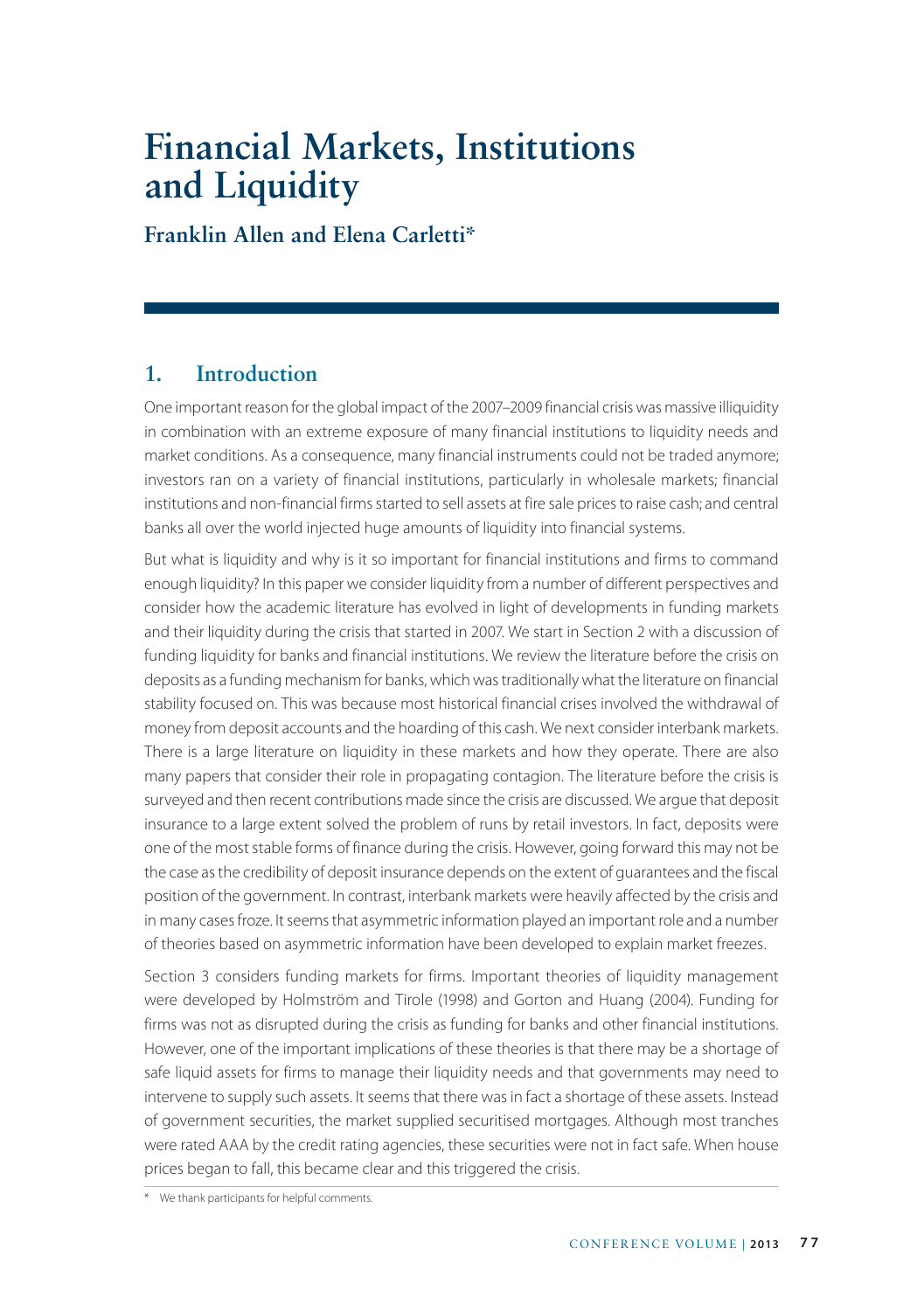Section 4 considers the funding markets for real estate. Despite the importance of real estate in triggering previous financial crises, relatively little attention has been paid to these funding markets in the literature compared with those for financial institutions and firms. However, as indicated above, securitised mortgages played a very important role in triggering the crisis.

The disruption of so many funding markets led to intervention in many markets by central banks (Section 5). Although the literature has for many years considered the role of central banks as lenders of last resort (LOLR), other kinds of intervention were not anticipated or analysed. The academic literature has only just begun to consider the different kinds of interventions that central banks should undertake when funding markets break down. The other aspect of central bank policy that has not fully been analysed is the effect of low interest rates and quantitative easing on asset prices. The effect of withdrawing these measures and returning to a normal interest rate regime is also not well understood. Finally, Section 6 concludes.

The paper draws on discussions of the literature in Allen, Babus and Carletti (2009), Allen *et al* (2011) and Allen and Carletti (2013).

# **2. The Funding of Financial Institutions**

# **2.1 Views before the crisis**

### **2.1.1 Bank deposits**

The most important type of financial institution is the bank. Historically banks were mostly funded by deposits. Much of the traditional literature on financial crises has focused on bank runs where depositors withdraw their money and hoard cash. There are two theories to explain the origins of banking crises. One line of argument maintains that they are undesirable events caused by random deposit withdrawals unrelated to changes in the real economy. In the influential work of Bryant (1980) and Diamond and Dybvig (1983) bank runs are self-fulfilling prophecies. In these models, agents have uncertain needs for consumption in an environment in which long-term investments are costly to liquidate. If depositors believe that other depositors will withdraw then all agents find it rational to redeem their claims and a panic occurs. Another equilibrium exists where everybody believes no panic will occur and agents withdraw their funds according to their consumption needs. In this case, their demand can be met without costly liquidation of assets.

The second set of theories of banking crises posit that they are a natural outgrowth of the business cycle. An economic downturn will reduce the value of bank assets, raising the possibility that banks are unable to meet their commitments. If depositors receive information about an impending downturn in the cycle, they will anticipate financial difficulties in the banking sector and try to withdraw their funds, as in Jacklin and Bhattacharya (1988). This attempt will precipitate the crisis. According to this interpretation, crises are not random events but a response of depositors to the arrival of sufficiently negative information on the unfolding economic circumstances. This view is consistent with the evidence in Gorton (1988) that in the United States in the late 19th and early 20th centuries, a leading economic indicator based on the liabilities of failed businesses could accurately predict the occurrence of banking crises.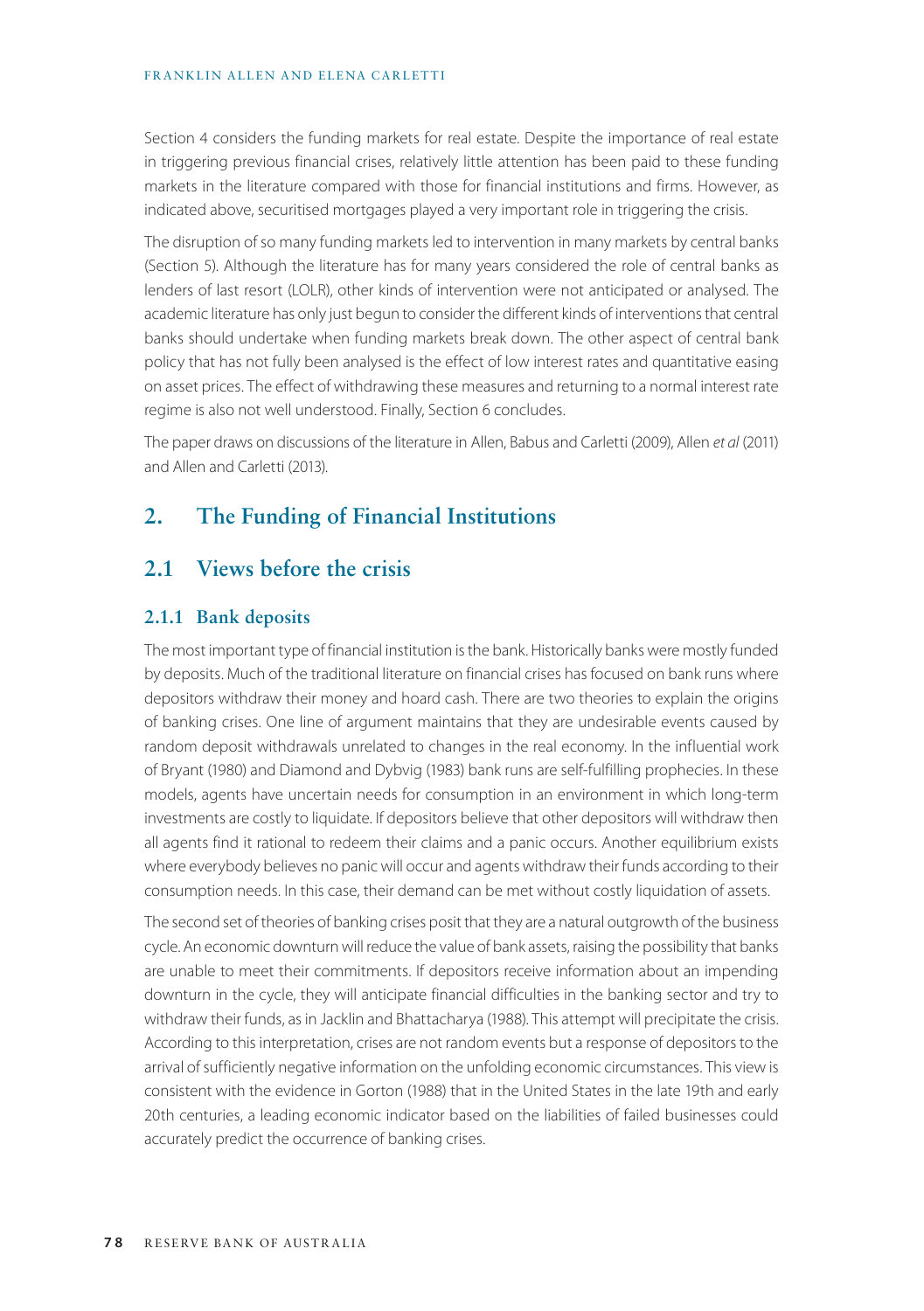One strand of the business cycle explanation of crises emphasises the role of information asymmetry in triggering a banking crisis. In this view, a panic is a form of monitoring. Chari and Jagannathan (1988) focus on a signal extraction problem where some depositors withdraw money for consumption purposes while others withdraw money because they know that the bank is about to fail. In this environment, depositors may also withdraw because they cannot distinguish whether there are long lines at banks because of consumption needs or because informed depositors are getting out early. Chari and Jagannathan show crises occur not only when the outlook is poor but also when liquidity needs are high despite there being no new information on future returns.

Building on the empirical work of Gorton (1988), Allen and Gale (1998) develop a model that is consistent with the business cycle view of the origins of banking crises. They assume that depositors can observe a leading economic indicator that provides public information about future bank asset returns. If these returns are expected to be high then depositors are quite willing to keep their funds in the bank. However, if returns are expected to be sufficiently low, they will withdraw their money and there is a crisis.

Calomiris and Kahn (1991) show that the threat of bank liquidation disciplines the banker when he can fraudulently divert resources *ex post*. The first-come, first-served constraint provides an incentive for costly information acquisition by depositors. Calomiris and Kahn regard bank runs as always beneficial since they prevent fraud and allow the salvage of some of the bank's value. Diamond and Rajan (2001) develop a model in which banks have special skills to ensure that loans are repaid. By issuing demand deposits with a first-come, first-served feature, banks can pre-commit to recoup their loans. This allows long-term projects to be funded and depositors to consume when they have liquidity needs. However, this arrangement leads to the possibility of a liquidity shortage in which banks curtail credit when there is a real shock.

While the multiple equilibria theory of bank runs explains how panics may occur, it is silent on which of the two equilibria will be selected. Depositors' beliefs are self-fulfilling and are coordinated by 'sunspots'. Sunspots are convenient pedagogically but they do not have much predictive power. Since there is no real account of what triggers a crisis, it is difficult to use the theory for any policy analysis. The business cycle theory also has panic runs as well as fundamental runs. Again there is no natural way to choose the equilbrium.

A selection mechanism that applies to this type of coordination game is introduced in Carlsson and van Damme (1993). The authors analyse incomplete information games where the actual pay-off structure is randomly drawn from a given class of games and where each player makes a noisy observation of the game to be played. Such games are called global games. In a global games setting, the lack of common knowledge about the underlying pay-off structure selects the risk dominant equilibrium as the unique equilibrium of the game. Morris and Shin (1998) successfully apply this approach to coordination games in the context of currency crises, when there is uncertainty about economic fundamentals. Rochet and Vives (2004) and Goldstein and Pauzner (2005) have used global games to study banking crises. Global games represent a nice combination of the multiple equilibria and business cycle approaches to panics. The equlibrium selected is unique and there are both fundamental and panic runs. An important contribution by Chen, Goldstein and Jiang (2007) establishes the empirical applicability of the global games approach. The authors develop a global games model of mutual fund withdrawals, where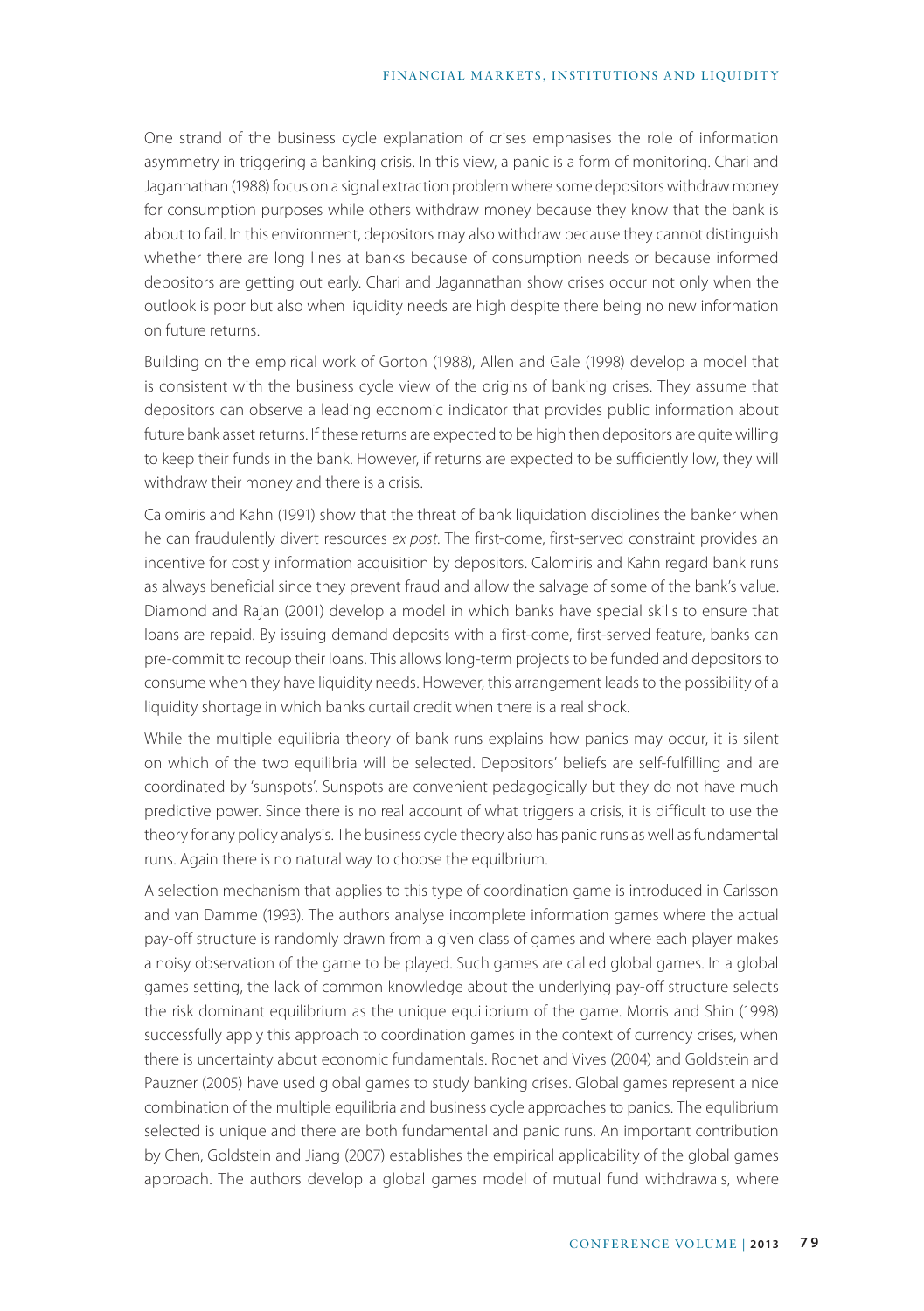strategic complementarities among investors generate fragility in financial markets. Using a detailed dataset, they find that, consistent with their model, funds with illiquid assets exhibit stronger sensitivity of outflows to bad past performance than funds with liquid assets.

Deposit funding plays a significant role in the theoretical literature on financial crises because historically crises have involved the withdrawal of money from banks and the hoarding of cash. However, the widespread introduction of deposit insurance meant that deposits became one of the more stable forms of funding during the recent crisis, as we shall see. We turn next to another form of funding that was important in the theoretical literature and the breakdown of which played an important role in the crisis.

There is a large empirical literature on banking crises. Friedman and Schwartz (1963) have written a comprehensive monetary history of the United States from 1867–1960. Friedman and Schwartz argue that the crises were panic-based, as evidenced by the absence of downturns in the relevant macroeconomic time series prior to the crises. This contrasts with Gorton's (1988) evidence that banking crises in the National Banking Era were predictable, which suggests banking crises are related to the business cycle. Calomiris and Gorton (1991) provide a wider range of evidence that crises are grounded in fundamentals. Wicker (1980, 1996) shows that, despite the absence of collapses in US national macroeconomic time series, in the first two of the four crises identified by Friedman and Schwartz in the early 1930s there were large regional shocks. The authors attribute the crises to these shocks. Calomiris and Mason (2003) undertake a detailed econometric study of these four crises using a broad range of data and conclude that the first three crises were fundamentals-based while the fourth was panic-based.

### **2.1.2 Interbank markets**

In recent decades interbank markets have come to play an increasingly significant role in the funding of banks. Ideally, these markets should ensure an efficient liquidity transfer between surplus and needy banks. They are the focus of central banks' implementation of monetary policy and a smooth functioning of interbank markets is essential for maintaining the stability of the overall financial system. Despite this key role and the potentially significant effect their functioning has on the whole economy, there was not a large literature studying interbank markets prior to the crisis.

Bhattacharya and Gale (1987) is the pioneering theoretical study in this area. They analyse a setting in which individual banks face privately observed liquidity shocks due to a random proportion of depositors wishing to make early withdrawals. In addition, each bank has private information about the liquid fraction of its portfolio. Since the liquidity shocks are imperfectly correlated across intermediaries, banks coinsure each other through an interbank market. Bhattacharya and Gale show that, even in the absence of an aggregate liquidity shock for the intermediary sector as a whole, banks are induced to under-invest in liquid assets and free-ride on the common pool of liquidity because of the lower return that liquid assets yield. A central bank can mitigate this problem by (even imperfectly) monitoring banks' asset choices. However, the authors argue that one would not expect to achieve the first-best, as in such an asymmetric information setting it seems unrealistic to assume that a central bank can elicit perfect knowledge of the quality of the assets across all banks' portfolios.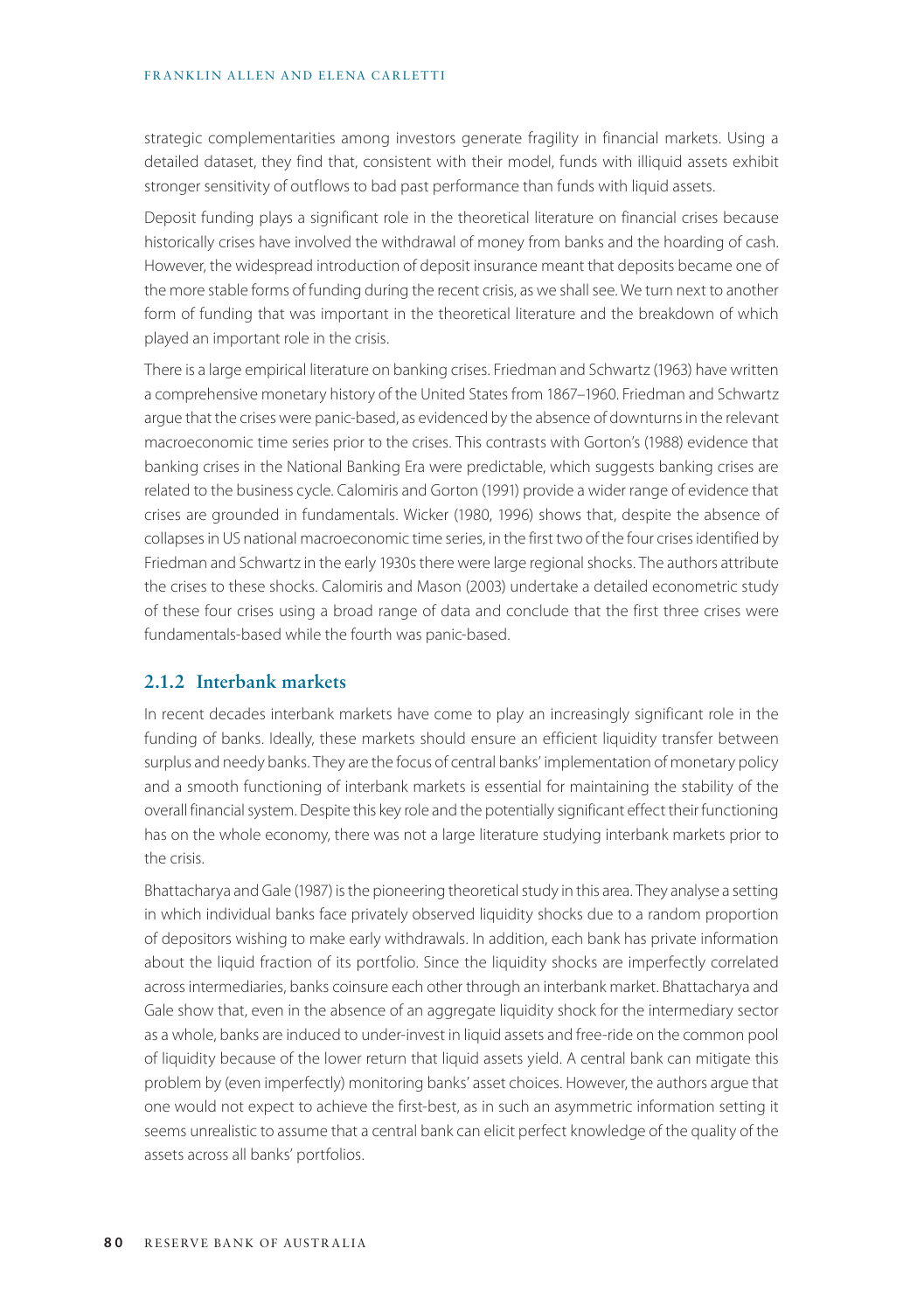The Bhattacharya-Gale model provides a foundation for the analysis of the functioning of financial markets and financial intermediaries, optimal liquidity provision and financial fragility. One line of research that was developed aims to provide a deeper and more general understanding of the interaction of financial markets and financial intermediaries. In the Bhattacharya-Gale setup, the characterisation of interbank markets is quite rudimentary and, in addition, interbank markets are not part of an optimal arrangement. Thus, it is important to have a framework with a role for both financial intermediaries and for markets, modelled from first principles. Allen and Gale (2004a, 2004b, 2007), among others such as Diamond (1997) and Fecht (2004), develop such an approach. They argue that in modern financial systems financial markets and financial intermediaries are complementary. As in Diamond and Dybvig (1983), intermediaries provide an insurance function to consumers against their individual liquidity shocks. However, individual investors cannot trade directly in the full range of markets since it is too costly for them due to information and transaction costs. This is the reason why markets also play an important role in this environment. Markets allow financial intermediaries (and hence their depositors) to share risk. Intermediaries such as banks and mutual funds can invest in financial markets. They provide risk-sharing services by packaging existing claims on behalf of investors who do not have access to markets and, of course, are trading these claims on markets. Such a general equilibrium framework allows a normative analysis of liquidity provision by the financial system.

Consumers deposit funds into banks which provide liquidity insurance such that depositors can withdraw whenever they have liquidity needs. Banks accumulate the funds and lend them to firms to fund long-term investments. There are two types of uncertainty concerning liquidity needs which makes liquidity management on the part of banks quite difficult. The first is that each bank is exposed to idiosyncratic liquidity risk. At any given date its customers' liquidity needs may be higher or lower than expected. The second type of uncertainty is the aggregate liquidity risk which banks have to face. In some periods system-wide liquidity demand is high while in others it is low, thereby exposing all banks to the same shock at the same time.

What Allen and Gale analyse in this framework is the ability of banks to hedge themselves against these liquidity shocks. They show in Allen and Gale (2004b) that this crucially depends on the completeness of financial markets. If markets are complete, in the sense that for each aggregate state an Arrow security can be traded, then the financial system provides liquidity efficiently as it ensures that banks' liquidity shocks are hedged. In particular, they show that in an environment with complete markets and in which intermediaries can offer complete contingent contracts, the resulting allocation is incentive-efficient. With complete contracts, the consequences of default will be anticipated and therefore included in the contract, so default and financial crises do not occur. If intermediaries can only offer incomplete contracts – a case in point is where banks only offer deposit contracts – default can improve welfare by improving the contingency of contracts. Thus, financial crises do occur in such a model, but are not necessarily a source of market failure. Hence, even in this case with incomplete contracts, the financial system provides optimal liquidity and risk sharing if markets for aggregate risks are complete. A set of complete and perfect financial markets, which includes interbank markets, is necessary for the efficient functioning of the financial system. However, missing markets may provide a role for government intervention. If markets are incomplete, then there may be too much or too little liquidity and government regulation may be welfare-improving.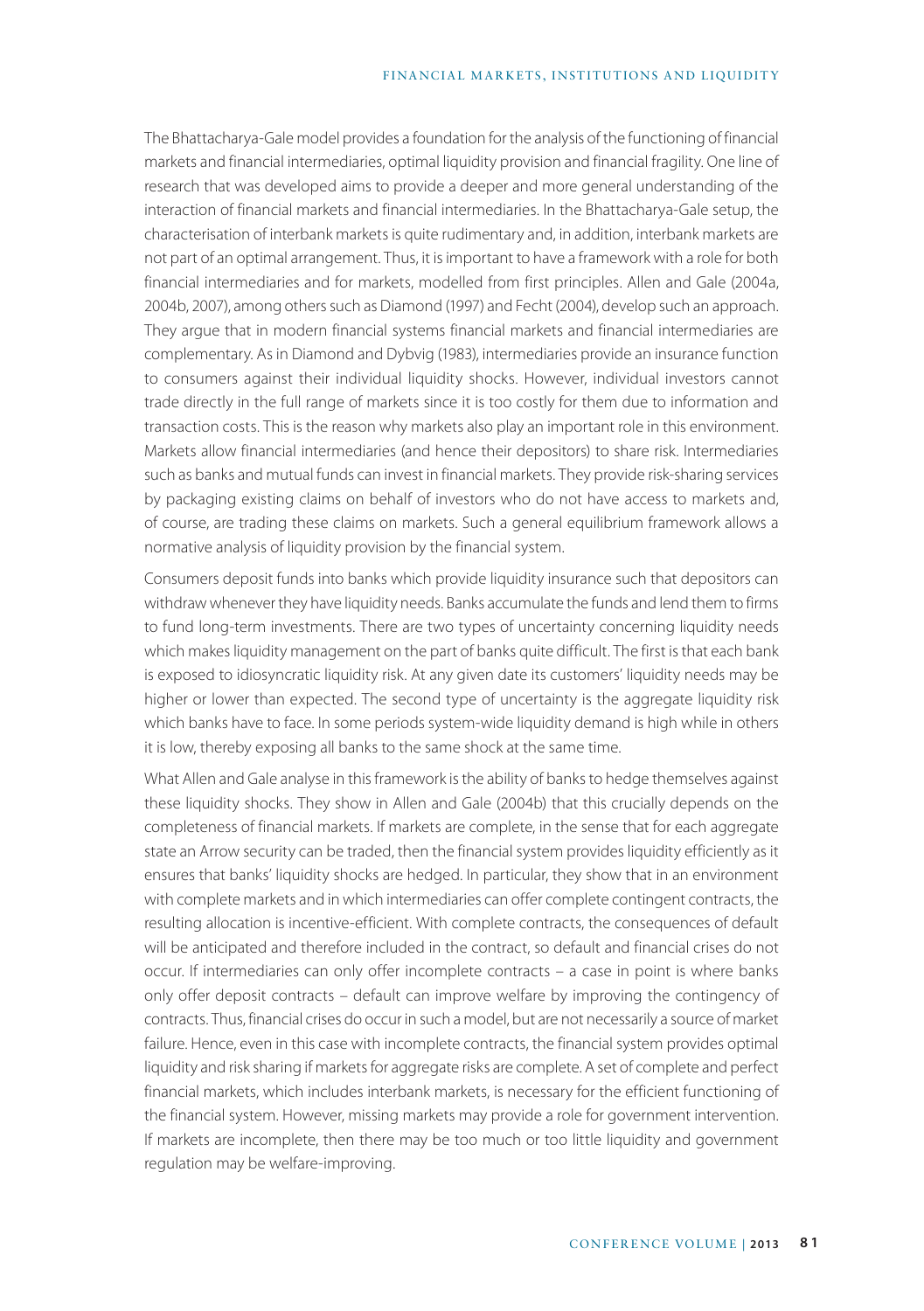Allen and Gale (2004a) explore in further detail interesting ramifications of this framework. By using a simplified version of the general equilibrium model introduced in Allen and Gale (2004b), they investigate the role of liquidity in determining asset prices. The incompleteness of markets leads to inefficient provision of liquidity by the financial system. This can generate cash-in-the-market pricing, which implies that the prices of long-term safe assets can fall below their fundamental value. This leads to financial fragility, which means that even small shocks can have large price effects and this can lead to financial crises.

An important contribution to the literature on interbank markets is that of Freixas and Holthausen (2004). They analyse the scope for international interbank market integration when cross-border information about banks is less precise than home-country information. The timing of consumption needs generates liquidity shocks for the banks, both at the individual and at the aggregate level. Banks can cope with these shocks by investing in a storage technology or can use the interbank market for channelling liquidity. The authors look at secured repo and unsecured interbank lending markets, since both allow banks to cope with liquidity shocks, and they consider under what conditions segmented or integrated international interbank markets exist. They show that a segmented interbank market is always an equilibrium, while the emergence of an integrated international market depends on the quality of cross-border information. Only if cross-border information is sufficiently precise is integration of markets possible.

### **2.1.3 Contagion and interbank markets**

Another important aspect of the operation of interbank markets is the possibility for financial contagion that they introduce. Financial contagion refers to the process by which a shock in one part of the financial system spreads to other parts through a series of 'interlinkages'. The literature on contagion takes two approaches: examining direct linkages and indirect balance-sheet linkages. In looking for contagious effects via direct linkages, research by Allen and Gale (2000) studies how the banking system responds to contagion when banks are connected under different network structures. Banks perfectly insure against liquidity shocks by exchanging interbank deposits. The connections created by swapping deposits, however, expose the system to contagion. The authors show that incomplete networks are more prone to contagion than complete structures. Better-connected networks are more resilient since the losses incurred on one bank's portfolio are shared with more banks through interbank agreements. To show this, they take the case of an incomplete network where the failure of a bank may trigger the failure of the entire banking system. They prove that, for the same set of parameters, if banks are connected in a complete structure, then the system is more resilient with regard to contagious effects.

The research that followed, although using stylised models, captured well the network externalities created from individual bank risk. Freixas, Parigi and Rochet (2000) consider the case of banks that face liquidity shocks due to uncertainty about where consumers will withdraw funds. In their model, the connections between banks are realised through interbank credit lines that enable these institutions to hedge regional liquidity shocks. As in Allen and Gale's study, more interbank connections enhance the resilience of the system to the insolvency of a particular bank. One drawback is that this weakens the incentives to close inefficient banks. Moreover, the authors find that the stability of the banking system depends crucially on how many depositors choose to consume at the location of a bank that functions at a money centre.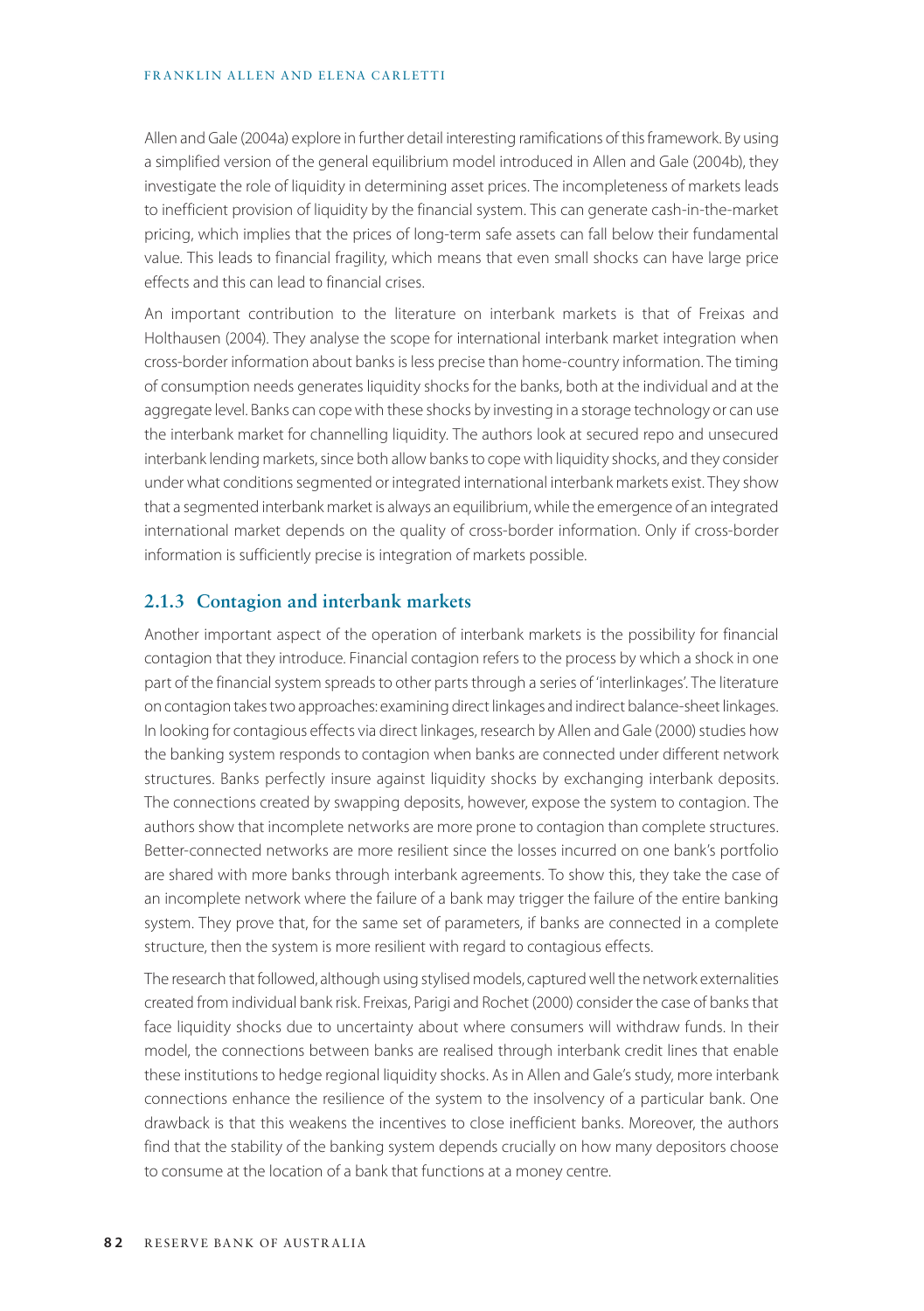Concerned with the optimal financial network, Leitner (2005) constructs a model where the success of one agent's investment in a project depends on the investments of other agents to which she is linked. Since endowments are randomly distributed across agents, any given agent may not have enough cash to make the necessary investment. In this case, agents may be willing to bail out other agents to prevent the collapse of the whole network. Leitner examines the design of optimal financial networks that minimise the trade-off between risk sharing and the potential for collapse. In a related paper, Kahn and Santos (2008) investigate whether banks choose the optimal degree of mutual insurance against liquidity shocks. They show that when there is a shortage of exogenously supplied liquidity, which can be supplemented by bank liquidity creation, banks generally fail to find the correct degree of interdependence. In aggregate, they become too risky.

Dasgupta (2004) also explores how linkages between banks, represented by crossholdings of deposits, can be a source of contagious breakdowns. The study examines how depositors who receive a private signal about banks' fundamentals may wish to withdraw their deposits if they believe that enough other depositors will do the same. To eliminate the multiplicity of equilibria the author uses the concept of global games. Dasgupta isolates a unique equilibrium, depending on the value of the fundamentals. In the same spirit, Brusco and Castiglionesi (2007) show that there is a positive probability of bankruptcy and propagation of crises across regions when banks keep interbank deposits and that they may engage in excessive risk taking if they are insufficiently capitalised.

Parallel to this literature, other researchers apply network techniques developed in mathematics and theoretical physics to study contagion. For instance, Eisenberg and Noe (2001) investigate default by firms that are part of a single clearing mechanism. First, the authors show the existence of a clearing payment vector that defines the level of connections between firms. Next, they develop an algorithm that allows them to evaluate the effects that small shocks have on the system. This algorithm produces a natural measure of systemic risk based on how many waves of defaults are required to induce a given firm in the system to fail. Similarly, Afonso and Shin (2008) use lattice-theoretic methods to study liquidity and systemic risk in high-value payment systems, such as those used for the settlement of accounts receivable and payable among industrial firms and interbank payment systems. Gai and Kapadia (2010) develop a model of contagion in financial networks using techniques similar to those in the epidemiological literature on the spread of disease in networks to assess the fragility of the financial system. As with Allen and Gale (2000), they find that greater connectivity reduces the likelihood of widespread default. However, shocks may have a significantly larger impact on the financial system when they occur.

The effects of informational contagion are investigated in a paper by Acharya and Yorulmazer (2008b). They show that banks engage in herding behaviour in order to minimise the information spillover from bad information about other banks on their own financing costs. In an otherwise standard banking model with two banks that have access to risky loans and get their funding from risk-averse depositors, the return on each bank's loans is determined by a common systematic component, say an industry effect, and an idiosyncratic component. The exposure of each bank's loan return to the systematic and idiosyncratic factors is common knowledge. The *ex post* performance of each bank's loan portfolio is also observed by the public. However, what is not observed by the economic agents is the exact realisation of the systematic and idiosyncratic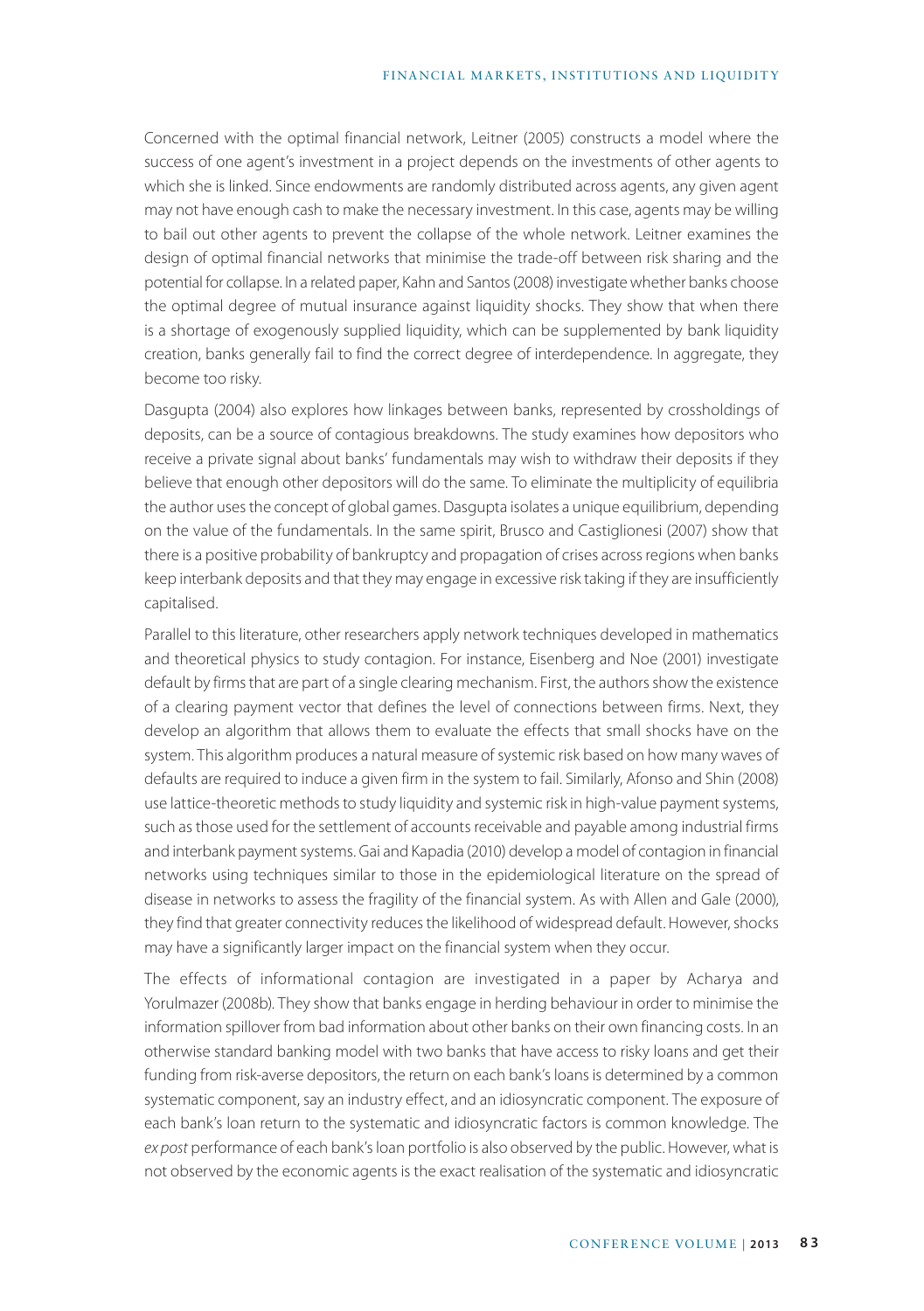factors. The banks can choose their lending structure, in particular whether they want to lend to similar industries, which implies a high level of interbank correlation. However, lending to similar industries has a negative impact on the lending margin because competition in the loan market increases.

Given this structure, Acharya and Yorulmazer (2008b) show that the cost of borrowing for a bank increases when depositors can observe bad news about another bank, since such news conveys bad information about the common factor. In particular, the increase in a bank's borrowing costs relative to a situation where one can observe good news about other banks is greater when bank loans have less commonality. Therefore, banks have incentives to herd and undertake similar investment in order to minimise the expected costs of borrowing. Only the erosion of lending margins that arises if banks lend into similar industries counteracts this herding force. However, as long as the competitive effect is not too large, banks will herd even if this leads to productive inefficiency due to underinvestment in profitable projects in other industries of the economy.

Since herding behaviour and contagion effects lead to a higher number of systemic banking crises, an interesting issue is how one should design the resolution of bank failures when many banks fail. This question is taken up by Acharya and Yorulmazer (2008a). They argue that during systemic banking crises, a private sector resolution for bank failures does no good since it leads to allocative inefficiency. The reason is 'cash-in-the-market' pricing for bank assets in liquidation. The acquisition of bank assets in liquidation is no problem if only a few banks fail since then these banks can be acquired by the surviving banks. However, in the case of a larger banking crisis with a high number of bank failures, the surviving banks typically have limited liquidity. This implies that they can acquire all the assets of the failed banks only at fire sale prices; there are too many banks to liquidate. However, the resulting 'cash-in-the-market' pricing attracts liquidity-endowed investors from outside the banking sector. Since these investors are quite often not the most efficient users of these assets, the wrong agents end up purchasing failed banks' assets.

Acharya and Yorulmazer (2008a) also analyse which type of regulatory intervention might be optimal for avoiding allocative inefficiencies. An *ex post* optimal bailout policy is typically suboptimal from an *ex ante* viewpoint since it induces banks to herd, as in Acharya and Yorulmazer (2008b). Anticipating such a bailout policy, banks have incentives to lend funds to similar industries or to bet on common risks in order to increase the likelihood of being bailed out. In turn, such behaviour increases the probability of experiencing systemic crises. However, there is a solution to this time-inconsistency problem. The government should provide liquidity by subsidising surviving banks for the purchase of failed banks. This liquidity provision policy gives banks incentives to differentiate *ex ante*, yet can be designed to be *ex post* equivalent to the bailout policy.

Allen and Carletti (2006) also rely on 'cash-in-the-market' pricing in their analysis of contagion effects. They are particularly interested in answering the question of whether the introduction of certain financial innovations, such as credit risk transfer instruments, creates inter linkages between different financial sectors that increase the danger of contagion. They focus on the structure of liquidity shocks that hit the banking sector in order to determine whether contagion results. When banks are not hit by idiosyncratic liquidity shocks, and therefore face a uniform demand for liquidity, they keep a sufficient amount of the short-term asset and do not need to raise additional liquidity in the market. In this case credit risk transfer is beneficial as it improves risk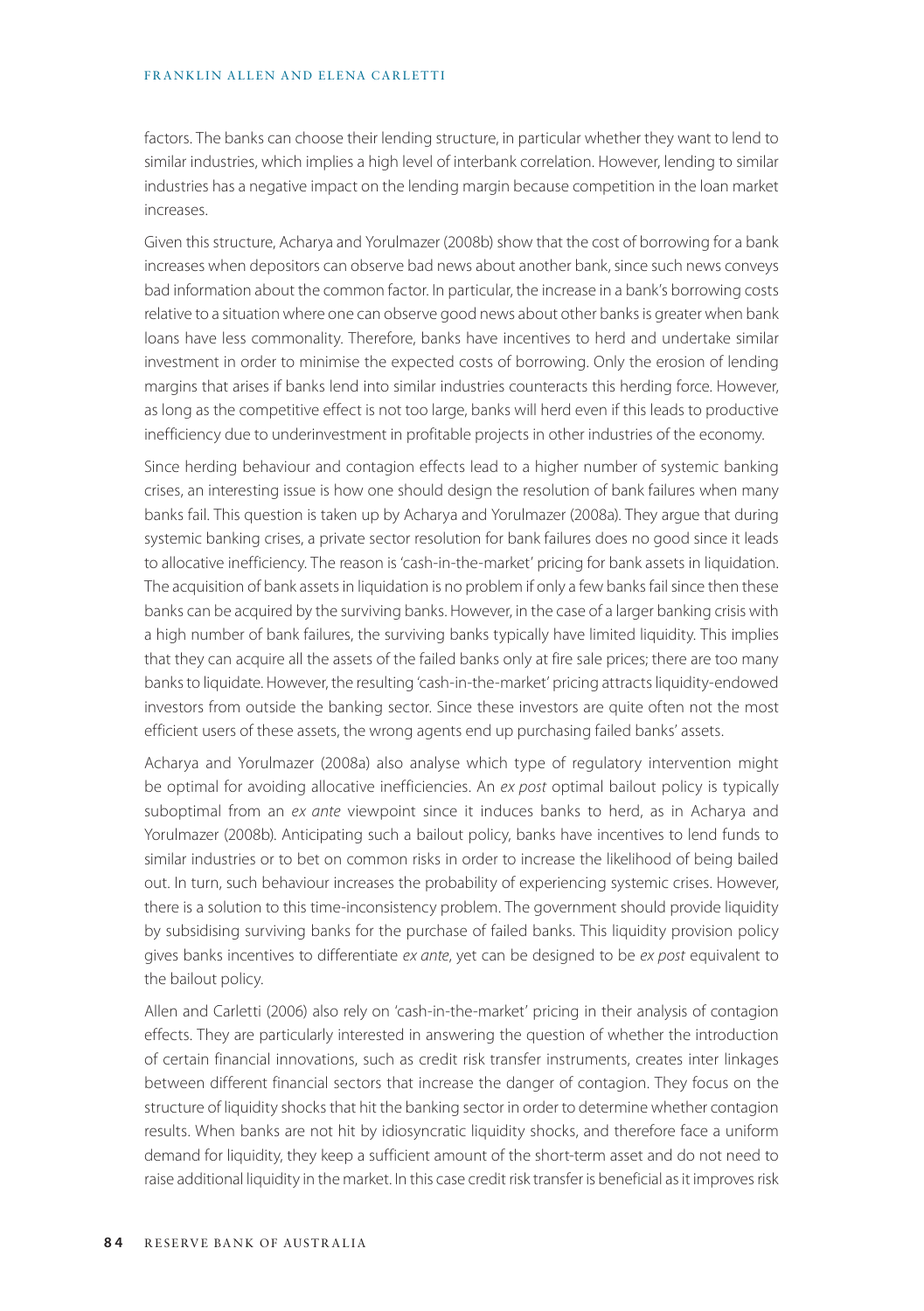sharing across different sectors in the finance industry. However, when banks do face idiosyncratic shocks, a negative spillover effect can arise because of credit risk transfer.

There was some interesting empirical research on the functioning of interbank markets before the crisis. One of the first studies was conducted by Furfine (2001). By examining the pricing of interbank lending agreements, the paper investigates whether banks really monitor other banks. The main empirical finding is that the interest rate charged on federal funds transactions reflects, at least in part, the credit risk of the borrowing institution in the sense that borrowing institutions with higher profitability, higher capital ratios, and fewer problem loans pay lower rates. Furthermore, the size and relative importance of the trading institution has a negative impact on the interest rate charged for overnight borrowing. Both results suggest that banks can distinguish credit risk among peers and price it accordingly, therefore effectively monitoring other banks.

In a study conducted by Fecht, Nyborg and Rocholl (2011) which is based on 78 consecutive repo auctions by the Eurosystem between June 2000 and December 2001, the authors confirm the result that the price of liquidity systematically depends on bank characteristics such as size and liquidity position, and on market conditions. They find that a greater imbalance in liquidity positions across banks is associated with a rise in the price of liquidity. In particular, banks that are in need of liquidity are affected by the need to pay a higher price in times when there are overall greater imbalances in liquidity positions. This suggests that, even in relatively normal times in the interbank market, liquidity squeezes occur and needy banks are most affected by the potential for a squeeze. Imperfections in the market for liquidity appear to be an enduring and pertinent feature of modern financial systems.

Furfine (2002) considers the functioning of the interbank market in the second half of 1998 when Russia effectively defaulted on its sovereign debt and the hedge fund Long Term Capital Management needed to be rescued. Furfine shows that in this case the interbank market performed well and was not seriously disrupted by other market developments.

These empirical studies of liquidity in interbank markets suggest that the interbank market worked well, even in circumstances of stress. Unfortunately, this conclusion turned out to be incorrect in terms of its relevance for the current crisis.

There was substantial interest in looking for evidence of contagious failures of financial institutions before the crisis. Most of these papers use balance sheet information to estimate bilateral credit relationships. Based on these estimates, the stability of the banking system is tested by simulating the breakdown of a single bank. Upper and Worms (2004) use this methodology. They estimate a matrix of bilateral credit relationships for the German banking system and then simulate the failure of a single bank. They find broad scope for contagion. However, the prevailing financial safety net in Germany, that is, institutional guarantees for savings banks and cooperative banks, reduces the danger of contagion considerably. But even so, the failure of a single bank could lead to a breakdown of up to 15 per cent in terms of bank assets.

There are many other empirical studies that assess the danger of contagion in interbank markets (see Upper (2011) for a survey). For most countries, the simulations suggest that contagious defaults are unlikely, but at least in some countries they cannot be fully ruled out. If contagion does take place, then the simulations typically indicate a breakdown of a substantial part of the banking system.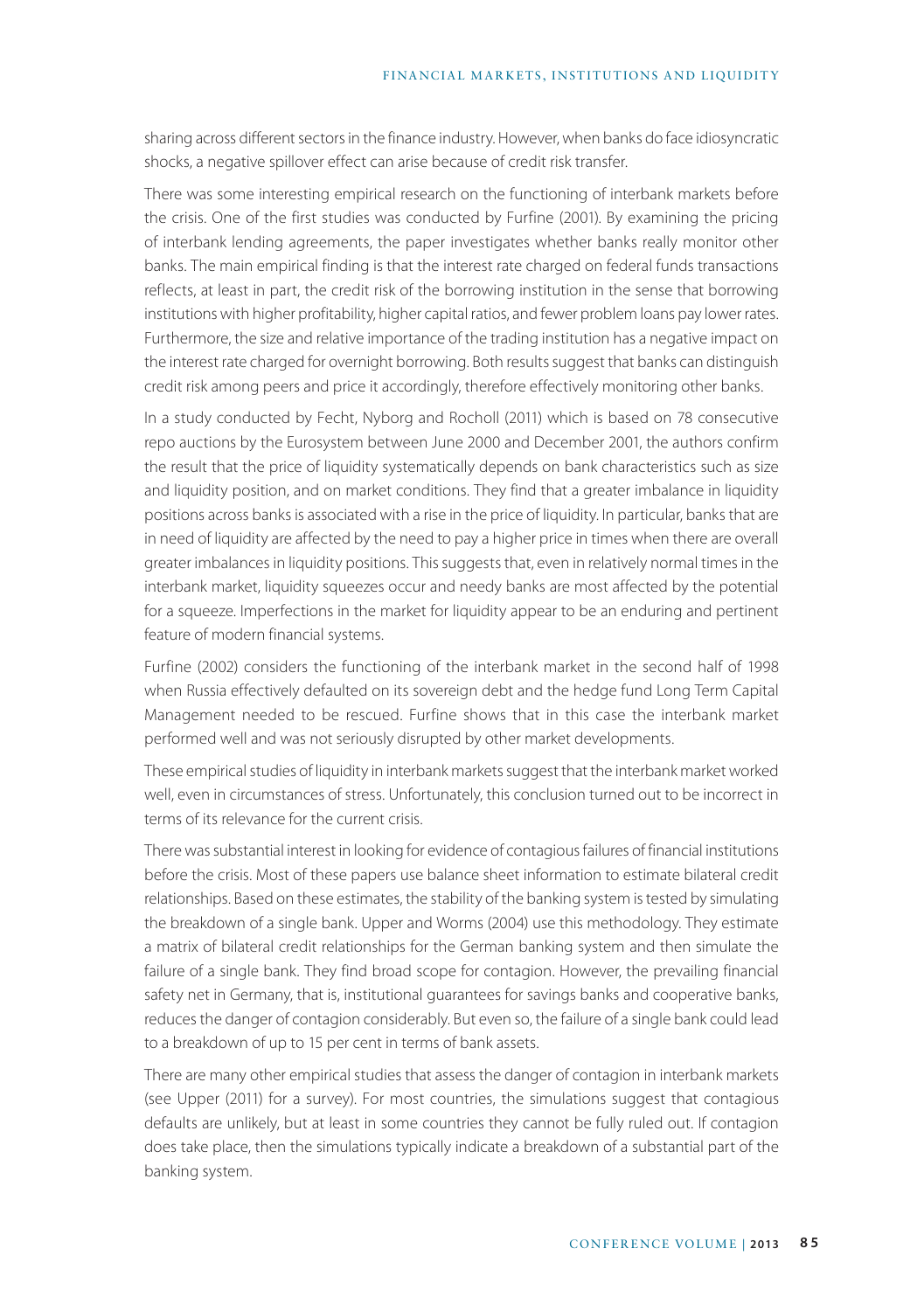With hindsight, the result that contagion was unlikely should have been treated with caution. First, since most of the studies focused on simulating the failure of a single bank for idiosyncratic reasons, this was not the scenario most relevant for supervisors. The analysis of the effects of shocks that affect several banks simultaneously is more relevant for understanding systemic risk and should have been studied more. Exceptions were the studies by Elsinger, Lehar and Summer (2006a, 2006b). The second problem was that the simulations conducted typically did not model the price effects of bank failures. However, as argued by Cifuentes, Ferrucci and Shin (2005) and others, these price effects are the main transmission mechanism for contagion.

# **2.2 Views after the crisis**

The crisis led to an evolution in the financial stability literature. With a few exceptions, such as the run on Northern Rock, withdrawals from banks and the hoarding of cash were not significant problems. The widespread use of guarantees such as deposit insurance by governments prevented such runs. In fact, deposits turned out to be one of the most stable forms of finance.

Interbank markets, however, did not function well during the crisis. This turbulence in interbank markets has led to some very interesting recent contributions. These include Acharya, Gromb and Yorulmazer (2012), Freixas and Jorge (2008), Heider, Hoerova and Holthausen (2009), Diamond and Rajan (2011) and Acharya, Gale and Yorulmazer (2011).

Acharya *et al* (2012) model the interbank markets as being characterised by moral hazard, asymmetric information, and monopoly power in times of crisis. They show that in such a situation a bank with surplus liquidity has bargaining power vis-à-vis deficit banks which need liquidity to keep funding projects. Surplus banks may strategically provide insufficient lending in the interbank market in order to induce inefficient sales of bank-specific assets by the needy banks, which results in an inefficient allocation of resources. The role of the central bank is to provide an outside option to the deficit bank for acquiring the needed liquidity.

Freixas and Jorge (2008) examine how financial imperfections in the interbank market affect the monetary policy transmission mechanism. In their model, firms face liquidity shocks and rely on bank credit to raise external finance. Through this channel, firms' shocks result in a demand for credit and a liquidity shock for the banks. As a buffer against liquidity shocks, banks hold assets and liquid securities. Since banks hold different amounts of securities and face different liquidity shocks, there is a role for an interbank market to trade reserves. However, asymmetric information in the interbank market induces an equilibrium with quantity rationing in the bank loan market since the interbank market is unable to efficiently channel liquidity to solvent but illiquid banks. As a consequence, monetary transmission might have a strong effect because tightening monetary policy forces banks with less liquidity to cut down on their lending. In addition, liquidity reserves condition the banks' reaction to monetary policy.

In a similar vein, Heider *et al* (2009) analyse the functioning of interbank markets. They build a model in the spirit of Diamond and Dybvig (1983). As banks face individual liquidity shocks, there is a role for an interbank market in which banks with surplus liquidity can lend to those with a liquidity shortage. An interbank loan may not be repaid, however, because the long-term investment is risky, thus giving rise to counterparty risk. Asymmetric information about counterparty risk can elevate interbank market spreads and, in extreme situations, lead to a total breakdown of the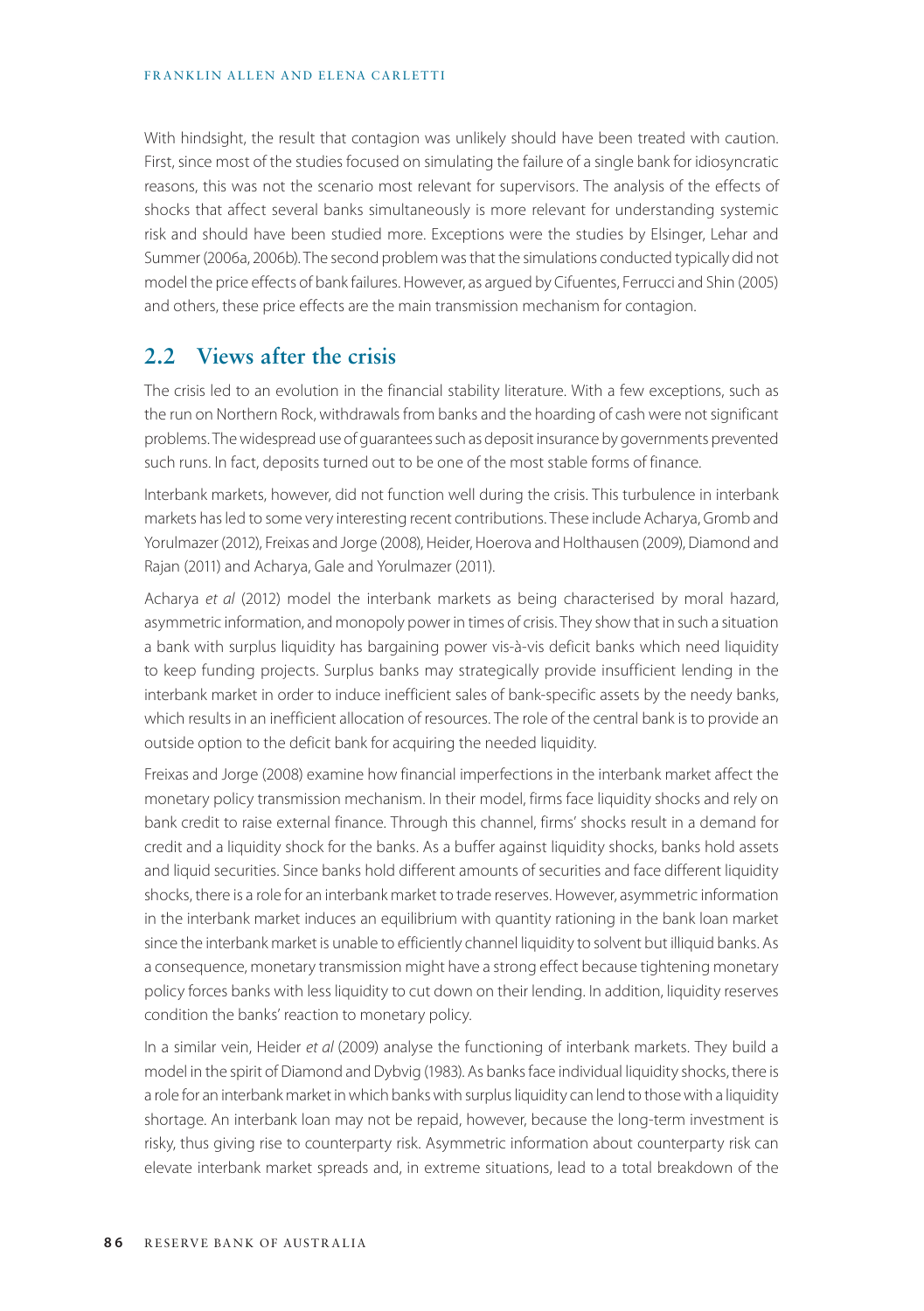interbank market. In the case of such severe adverse selection problems, either all the lenders in the market prefer to hoard liquidity despite high interest rates, or all the borrowers drop out because they find the interest rates too high.

Diamond and Rajan (2011) relate the seizing up of term credit to an overhang of illiquid securities. When banks have a significant quantity of assets with a limited set of potential buyers, shocks in future liquidity demands may trigger sales at fire sale prices. The prospect of a future fire sale of the bank's assets depresses their current value. In these conditions, banks prefer to hold onto the illiquid assets and risk a fire sale and insolvency than sell the asset and ensure their own stability in the future. This reflects that the states in which the depressed asset value recovers are precisely the states in which the bank survives. In turn, this creates high expected returns to holding cash or liquid securities across the financial system and an aversion to locking up money in term loans.

Acharya *et al* (2011) show that freezes in markets for rollover debt, such as asset-backed commercial paper, depend on how information about the quality of the asset is revealed. When there is a constant probability that 'bad news' is revealed each period, the value of the assets is high in the absence of bad news. By contrast, when there is a constant probability that 'good news' is revealed each period, the value of the assets is low in the absence of good news. In the latter scenario, the debt capacity of the assets is below the fundamental value and is decreasing in the liquidation cost and frequency of rollovers. In the limit, as the number of rollovers becomes unbounded, debt capacity goes to zero even for an arbitrarily small default risk.

A closely related literature focuses on the operation of markets when agents have liquidity shocks and trade in markets. The difference is that there are no banks or other intermediaries. A number of interesting results are derived. Huang and Wang (2009, 2010) show that purely idiosyncratic and non-fundamental shocks can cause market crashes if capital flow is costly. Agents trade to smooth out idiosyncratic shocks to their wealth. Since there is no aggregate uncertainty, their trades will be perfectly synchronised and matched, and there will be no need for liquidity if market presence is costless. In this case, the market-clearing price always reflects the fundamental value of the asset, and idiosyncratic shocks generate trading but have no impact on prices. In contrast, when market presence is costly, the need for liquidity arises endogenously and idiosyncratic shocks can affect prices via two channels: first trading becomes infrequent, which makes traders more risk averse; and second, the gains from trading for potential sellers are always larger than the gains from trading for potential buyers. The asymmetry in their appetite to trade leads to order imbalances in the form of excess supply, and the price has to decrease in response.

Two studies isolate illiquidity risk from other confounding effects. Morris and Shin (2009) define 'illiquidity risk' as the probability of a default due to a run when the institution would otherwise have been solvent. They show this differs from 'asset insolvency risk', which is the conditional probability of default due to a deterioration in asset quality in the absence of a run by short-term creditors, and 'total credit risk', which is the unconditional probability of default, due to either a (short-term) creditor run or (long-run) asset insolvency.

Brunnermeier and Pedersen (2009) distinguish between market liquidity and funding liquidity. Market liquidity reflects how difficult it is to raise money by selling an asset, instead of borrowing against it. Traders provide market liquidity, and their ability to do so depends on their availability of funding. Conversely, traders' funding, i.e. their capital and margin requirements, depends on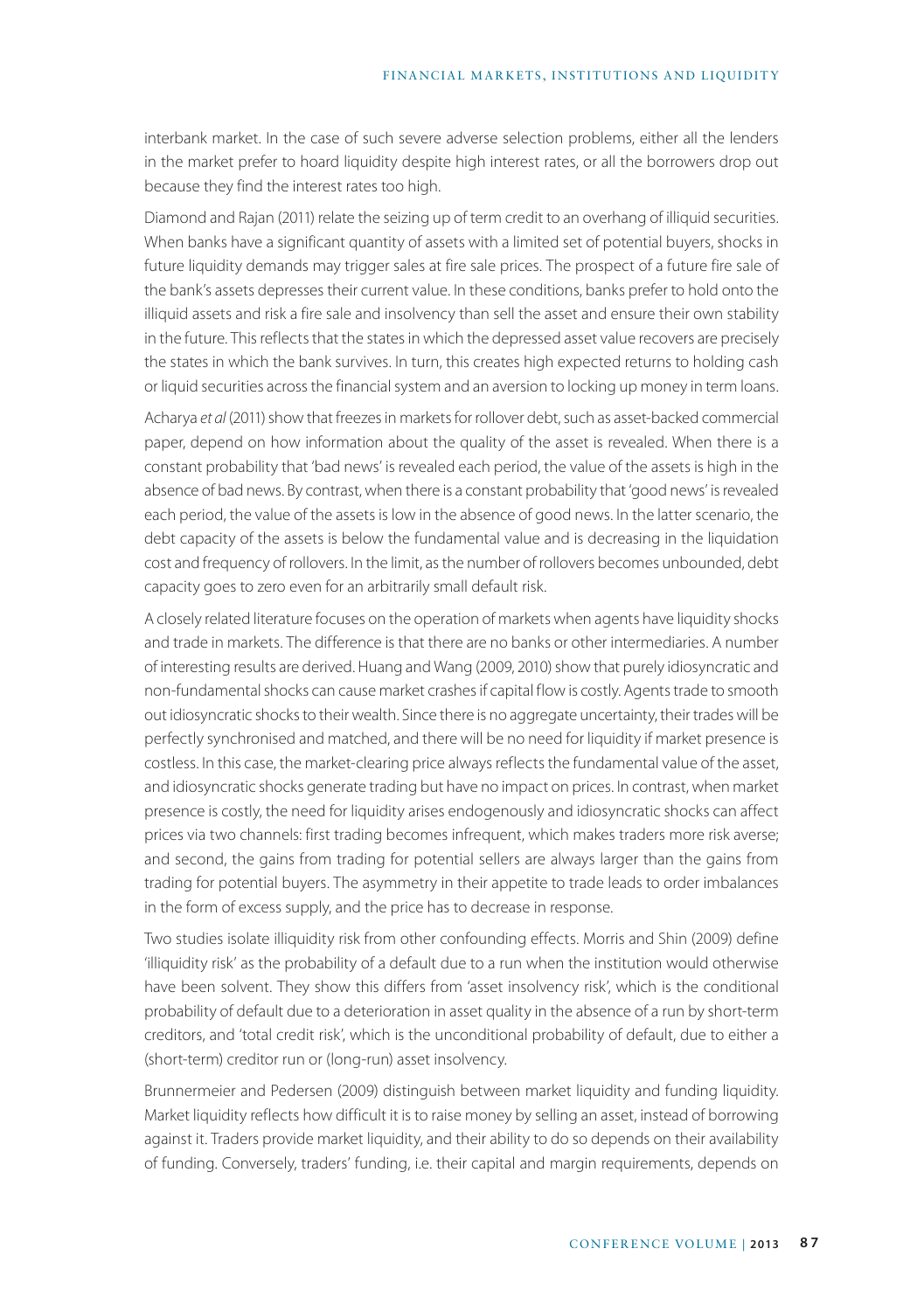the assets' market liquidity. They show that, under certain conditions, margins are destabilising and market liquidity and funding liquidity are mutually reinforcing, leading to liquidity spirals.

Another explanation for market freezes relies on asymmetric information. Bolton, Santos and Scheinkman (2011) provide a theory of liquidity provision with asymmetric information in which there is an adverse selection problem due to the superior information that intermediaries have about the assets they hold. When intermediaries sell assets they must do so at a discount that becomes greater the longer they hold an asset. If an intermediary is hit by a liquidity shock, the problem it faces is whether to sell its assets now at a discount or to try to ride out the crisis. In doing so, the intermediary runs the risk of having to sell at a greater discount if the crisis lasts longer than expected. In the *immediate trading equilibrium*, intermediaries sell assets immediately to ensure they have enough liquidity. In the *delayed trading equilibrium*, intermediaries try to ride out the crisis and only sell if they are forced to. For some parameter values only the immediate trading equilibrium exists, while for others both do, and in this case the delayed trading equilibrium is Pareto superior.

One important empirical question that arises out of all these theoretical studies is how the liquidity of the financial system, and in particular that of banks, should be measured? Berger and Bouwman (2009) have suggested a method for measuring liquidity created by the banking system and have applied this to the case of the United States. They start by classifying all bank liabilities together with off-balance sheet items as liquid, semi-liquid and illiquid. By assessing weights for these three categories, they calculate the amount of liquidity created by the banking system. They show that liquidity increased every year between 1993 and 2003, almost doubling during the period. By applying this measure, similar results are found by Rauch *et al* (2010) for the German savings bank sector.

In a subsequent paper, Berger and Bouwman (2013) use their measure of liquidity to examine the relationship between liquidity and crises by focusing on the sample period from 1984 until 2008. They find that banking crises were preceded by abnormally high liquidity creation. Hence, it is important to understand how liquidity is created and how this relates to crises.

# **3. The Funding of Firms**

# **3.1 Views before the crisis**

Liquidity problems not only affect financial institutions but also have a significant impact on firms. They can lead to firms cutting back their investments and operations and as a result there can be significant macroeconomic impacts. An important early contribution that analyses firms' liquidity risk management is Holmström and Tirole (1998). The authors consider the demand for and supply of liquid assets based on the insight from modern corporate finance that, in general, some part of a firm's income stream cannot be pledged to investors. Several reasons can be given for why part of the income from investment would be non-pledgeable; for instance, it might be due to the missing participation of investors in certain markets, or due to imperfect information which reduces the potential set of financial claims. However, one key implication of non-pledgeability is that firms as well as consumers can rely on liquidating only part of their wealth whenever they need funds. Hence, to cope with negative financial shocks, they must hoard liquid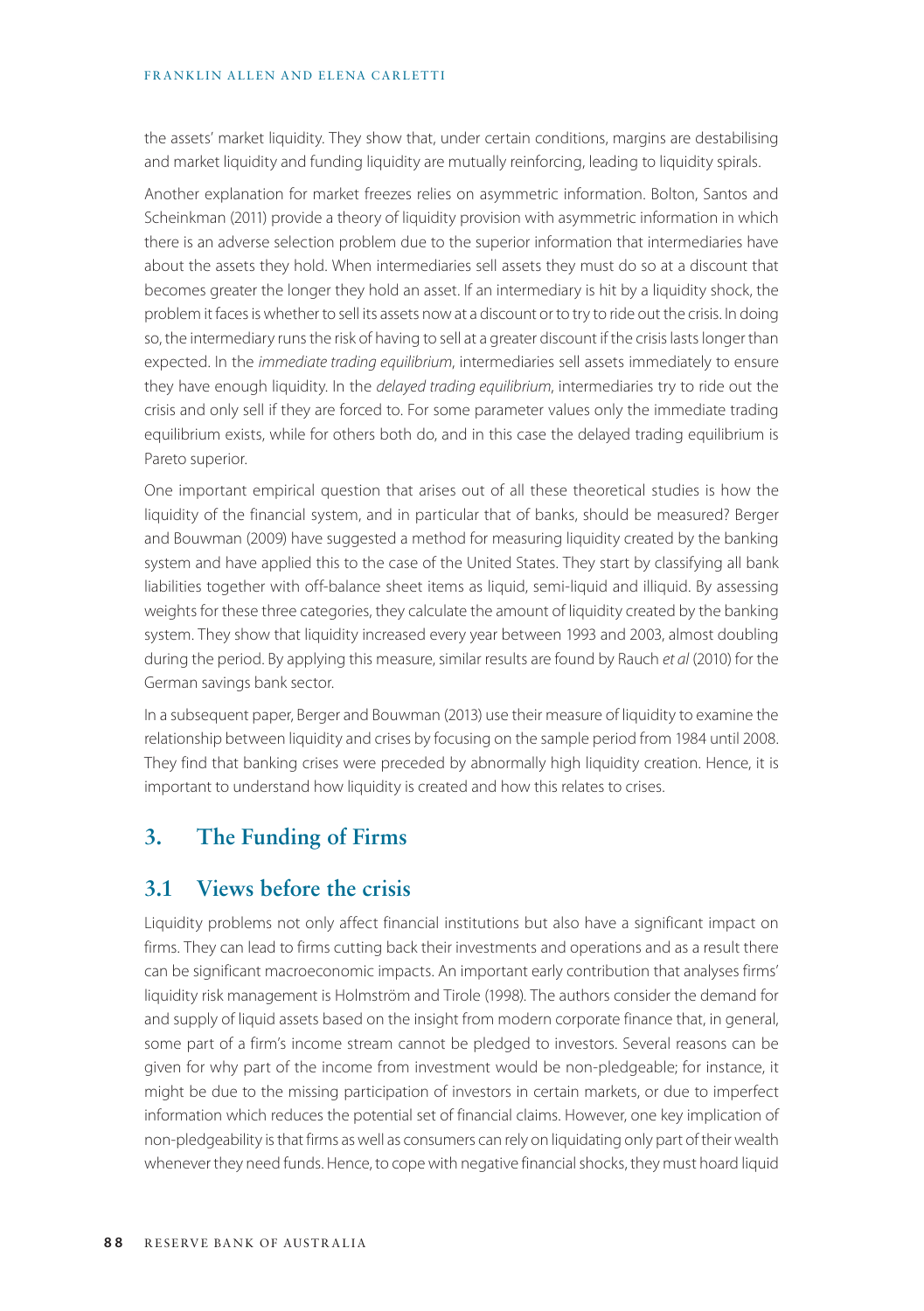assets or contract in other ways for the provision of liquidity. Accordingly, they are willing to pay a premium for financial services. Since the supply of liquid assets is constrained by the fact that only part of the return from productive assets can be pledged, non-pledgeability also reduces the amount of wealth in the economy which investors could use for the future financing of firms. In sum, non-pledgeability gives rise to a demand for stores of value across periods, as well as across future states of nature.

Based on this framework, Holmström and Tirole investigate three ways by which the private sector can meet future liquidity needs on its own: by issuing new claims; by obtaining a credit line from a financial intermediary; and by holding claims on other firms. They show that the private sector provides enough liquidity if the corporate sector is a net borrower and there is no aggregate shock. However, even without aggregate uncertainty, financial intermediaries that hoard financial assets and allocate liquidity to firms in need are required to support such a second-best plan. They have to coordinate the use of scarce liquidity by creating a sufficiently rich set of contingent claims, a function which a stock and bond market in general cannot fulfil. The reason is that, because of limited commitment possibilities, there is an insufficiently rich set of financial instruments and therefore liquidity is wasted. If all firms are hit by the same macroeconomic shock, or more generally if there is sufficient aggregate uncertainty, the private sector cannot provide enough liquidity on its own.

Holmström and Tirole show that in such a situation financial instruments that are originated outside the private sector can improve productive efficiency by facilitating access to liquidity and lowering its cost. They argue that a government can provide these instruments by issuing bonds that commit future consumer income. Since the government has the power to enforce tax payments, it can commit funds on behalf of consumers who are unable to commit their future endowments, unless these endowments are backed by marketable assets. Through its taxation power, a government can issue securities at a premium, thereby creating liquidity for the corporate sector. The authors show that the government should loosen liquidity when the economy is hit by a high negative aggregate liquidity shock, and should tighten liquidity when the shock is low.

The setup in Holmström and Tirole (1998) has proved to be extremely useful for analysing a broad range of questions. For instance, Holmström and Tirole (2011) study how such a theory can explain the pricing of assets, the role of liquidity management, and real investment. They also consider how this theory relates to some classic issues in macroeconomics and international finance, such as the question why international markets cannot meet a country's liquidity needs even though there are more than enough financial instruments for saving and insurance, and that of why inefficiencies arise when firms do not coordinate either the use or the acquisition of international liquidity.

Gorton and Huang (2004) also consider the situation where firms face liquidity risk. However, they use a framework that is quite different from that of Holmström and Tirole (1998) and also apply a different notion of liquidity. In their general equilibrium model, the focus is on the transferability of distressed projects, which is the motivation for immediate selling and borrowing. In Holmström and Tirole (1998), and many other papers such as Bolton *et al* (2011), and Diamond and Rajan (2001, 2006), a liquidity shock is typically modelled as a sudden need for funds. Here, by contrast, a shock means that long-term projects have a low value, i.e. are distressed, which may induce owners of these projects to engage in value-destroying activities. In other words, there is moral hazard. Such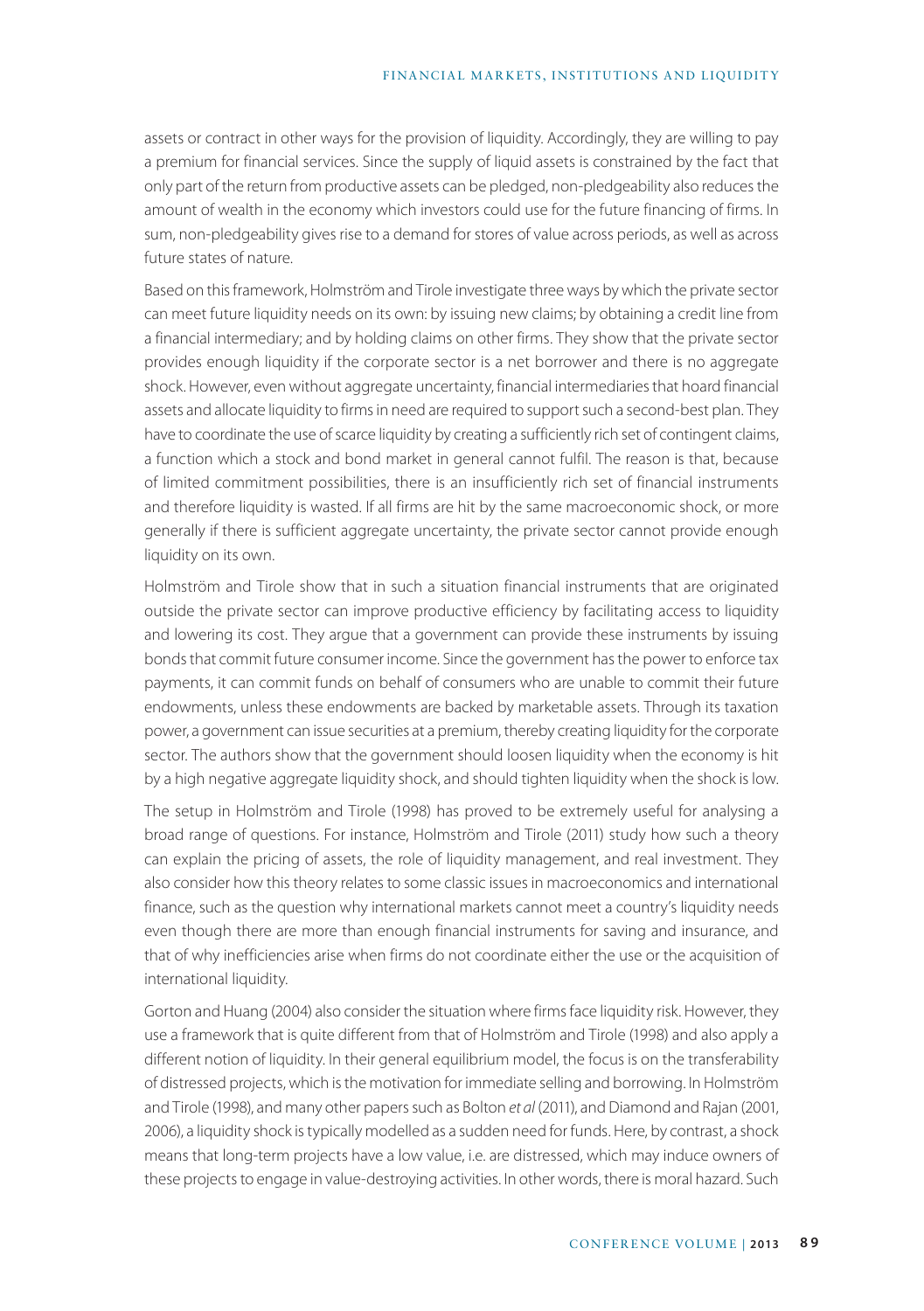a negative shock to the value of assets in the hands of an entrepreneur creates a potential need to sell the control rights to the project. Only a recapitalisation of such a project by selling it in a 'liquidation' market to agents with enough available liquid assets can lead to a situation where the new owners will not engage in value-destroying activities. In anticipation of these opportunities in the market for liquidation, entrepreneurs choose at the first date whether to be buyers or sellers in the secondary market. As buyers, they invest at the first date in short-term projects, with the only purpose of obtaining liquid assets to possibly buy a distressed long-term project at a later date. As sellers, they invest in a risky long-term project that is socially more efficient, but illiquid. In that way, the supply of liquidity is endogenised.

Gorton and Huang argue, however, that the private provision of liquidity is typically costly for a society. It would be better if, instead of projects being sold in the liquidation market, original lenders were willing to forgive the debt of borrowers with low-value projects. But, debt forgiveness is not always in the interest of lenders. If it is not in their interest, liquidity will, even though socially inefficient, be hoarded because this is the only way to recapitalise projects. Therefore, they suggest one should analyse whether the government could improve welfare by supplying liquidity. Similarly to Holmström and Tirole (1998), the authors show that the government can use its taxation power on the owners of illiquid high-value projects to recapitalise owners of low-value projects. The state can issue securities backed by tax revenue collected from these entrepreneurs at a later time, to subsidise low-value projects. By extending this analysis to consider possible systemic risk in the banking system, the authors investigate whether bank bailouts are efficient. Building on the same argument, they provide conditions under which the government can improve welfare by bailing out banks. This is the case if, when banks suffer a negative shock to their capital, they are subject to moral hazard by not being interested in recapitalising their borrowers' projects. Anticipating this, too much liquidity will be privately supplied which reduces welfare.

The papers by Holmström and Tirole (1998) and Gorton and Huang (2004) complement each other. While the first analyses why it is important to have a stock of government-supplied liquidity in the economy and why this liquidity should be actively managed, Gorton and Huang in addition offer a rationale for bank bailouts by the government. They show that this type of intervention can improve efficiency whenever there is the potential problem of banks engaging in moral hazard.

A related paper is Kiyotaki and Moore (2005) who examine the interaction between liquidity, asset prices, and aggregate economic activity. They investigate in a general equilibrium framework the role of liquid assets for resource allocation. Liquid assets, which they also call monetary assets, are defined as any asset class that can be readily sold in the market and, therefore, serves as a medium of exchange since it circulates among many agents as a means of short-term saving. This allows Kiyotaki and Moore to analyse the conditions under which the circulation of liquid assets is essential for the smooth running of the economy. The terms liquid assets and monetary assets will be used interchangeably since all assets are real and not denominated in cash.

Output is produced from two types of assets, capital and land, with the usual assumption that the capital stock can be built up through investment, whereas the supply of land is fixed. They, however, depart from the usual representative agent framework by assuming that at each point in time only a fraction of agents has access to productive investment opportunities, even though agents are equally likely to find investment opportunities in the future. They also assume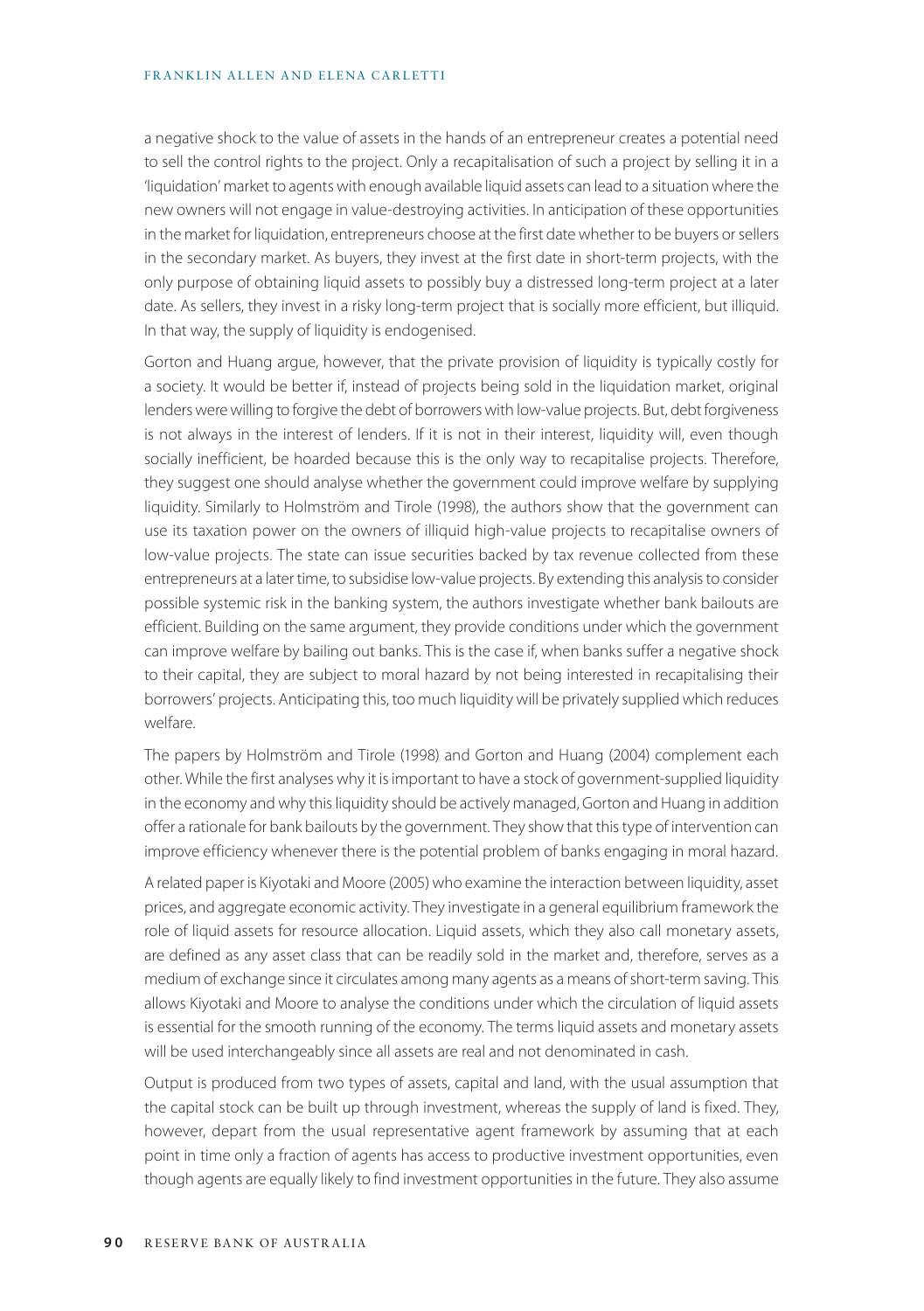incomplete markets in the sense that the agents have no possibilities to buy *ex ante* insurance contingent on the arrival of investment opportunities. Furthermore, the capital stock is an asset with limited liquidity since, at the time of investment, agents can sell only a fraction of their capital stock. This type of financial friction is in its impact similar to the non-pledgeability assumption in Holmström and Tirole (1998) or the limited commitment assumption in Diamond and Rajan (2001). Therefore, investing agents may face binding liquidity constraints. Only land is a liquid or monetary asset in the sense that agents can pledge the full value of their land holdings at the time of investment.

They show that in such an economy the circulation of monetary assets is essential for resource allocation since only this allows a smooth transfer of purchasing power from those without an investment opportunity to those with such an opportunity. Second, this circulation of liquid assets is even more important if each agent rarely has an investment opportunity, if investing agents can only pledge a small fraction of their capital, and if the income share of land is small relative to capital.

The model delivers an explanation of the liquidity premium that liquid assets typically command. If investing agents anticipate liquidity constraints at the time of investment, they have strong incentives to hold the liquid assets in their portfolios, even if the return on the liquid assets is lower than the time preference rate. Furthermore, the model generates an interesting feedback mechanism between asset prices and aggregate economic activity. As in the standard framework, higher future expected dividends translate into higher asset prices. However, here, higher asset prices also lead to higher liquidity, which eases the transfer of resources from savers to investors, and encourages aggregate investment and production. Thus, the model can explain the interaction between asset prices, liquidity, and economic activity. In particular, it delivers an account of the large fluctuations in asset prices and aggregate output that are typically observable in financial crisis, and in 'normal times' though to a smaller extent. However, since fiat money has no particular role in the framework, it is, at least in the specific setting developed in Kiyotaki and Moore (2005), not possible to analyse the impact of monetary shocks or monetary instruments. Kiyotaki and Moore (2008) provide an interesting extension of the model, where they study how aggregate production and asset prices fluctuate with shocks to productivity and liquidity. Thereby, they also examine the role of government policy, which basically through open market operations, changes the mix of assets held by the private sector.

An interesting example of inefficiencies created by the working of the financial system is analysed in the paper by Lorenzoni (2008) which raises the question of why inefficient credit booms can emerge. Financial frictions, experienced by both borrowers (entrepreneurs) and lenders (consumers), are the fundamental source of inefficiency. Both have limited ability to commit to future repayments which implies that entrepreneurs face (external) financial constraints and consumers cannot fully insure entrepreneurs against aggregate liquidity shocks *ex ante*, as in Holmström and Tirole (1998). Lorenzoni motivates his analysis about the (in)efficiency of credit booms with the observation that, in particular in the last two decades, many developed and emerging countries have experienced episodes of credit expansion which were typically followed by a financial crisis with a collapse in asset prices. He analyses the conditions under which a credit boom arises, why the credit boom may be inefficient from an *ex ante* perspective, and whether any intervention is warranted. He shows that excessive borrowing activity by entrepreneurs can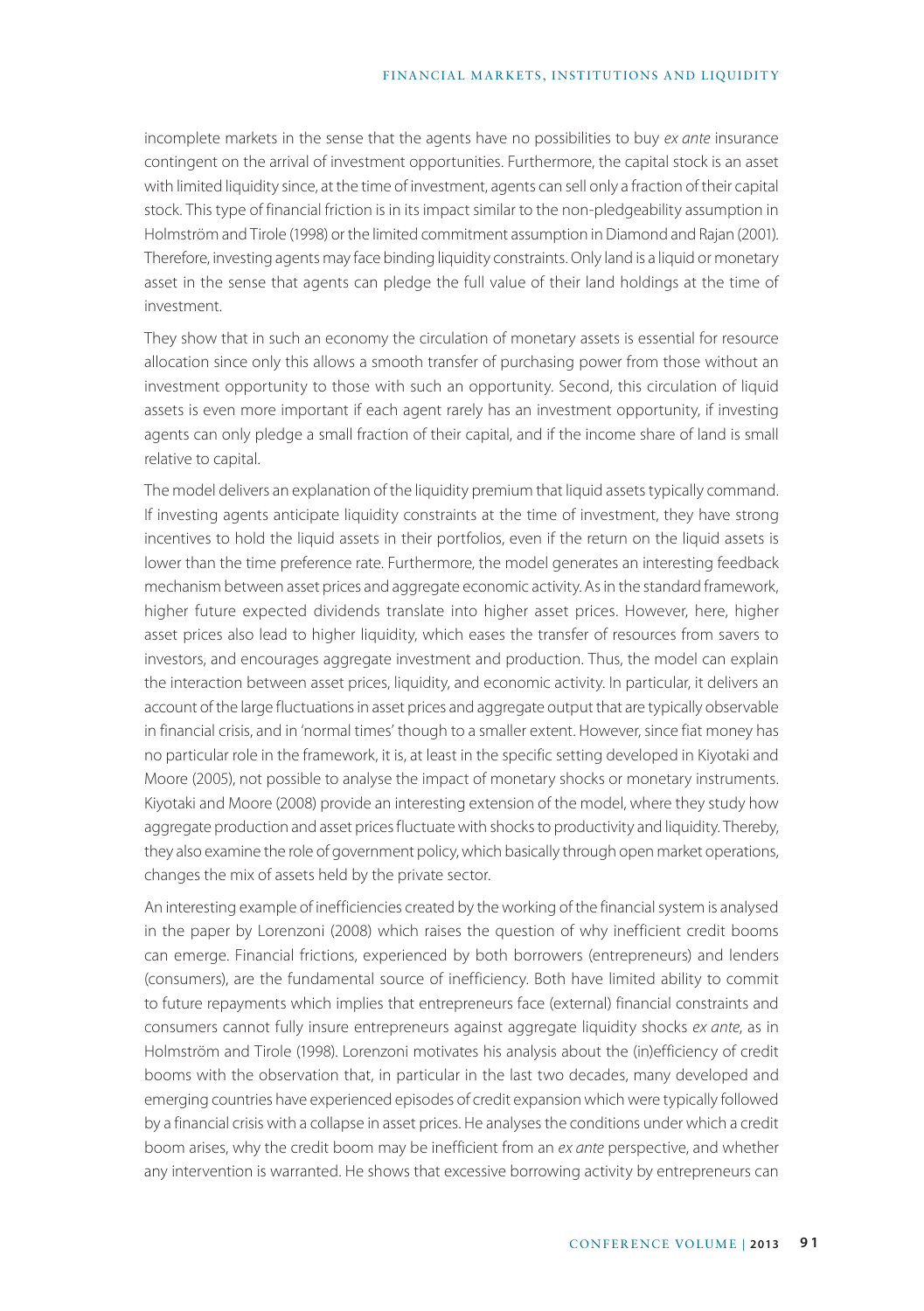arise in equilibrium. This, in turn, leads to an excessive contraction in investment activity and asset prices if the crisis takes place, even though all entrepreneurs are rational and correctly perceive the risks and rewards associated with different financial decisions. Key to the result is a pecuniary externality which arises from the combination of the financial constraints mentioned above with a competitive market for real assets.

The model uses a three-period framework. In the first period, entrepreneurs have to borrow funds for productive investment. In the second period, investment returns are subject to an aggregate shock. When a bad shock hits, entrepreneurs face operational losses, which means that they have to sell part of their assets to finance these losses. Assets are sold in a competitive market where they are bought by a traditional sector, i.e. other less productive entrepreneurs. In essence, this setup is closely related to Gorton and Huang (2004). In the third period, consumption takes place and capital fully depreciates.

Although entrepreneurs have access to state-contingent contracts, in the sense that they can *ex ante* decide how much to borrow in the first period and how much to repay in different states of the world in the following periods, an inefficiency will arise. Basically, entrepreneurs face the following trade-off: if they invest more in the first period, they can earn higher returns if the good shock is realised. However, they incur larger losses if the bad shock hits. Even with these state-contingent contracts and despite being fully rational, the atomistic entrepreneurs do not take into account the general equilibrium effect of asset sales on asset prices. They do not internalise this pecuniary externality. Therefore, from a social efficiency viewpoint, they invest too much. Accordingly, a social planner should reduce aggregate investment *ex ante*, because this reduces the amount of asset sales in the bad state. This has a positive effect on asset prices and leads to a reallocation of funds to more productive uses, i.e. from the traditional sector to the entrepreneurial sector, which due to the presence of financial frictions leads to a welfare gain. In essence, the paper formalises the notion that credit booms might be inefficient because they lead to higher systemic risk in the economy. Here, systemic risk increases because more individual borrowing by entrepreneurs creates a pecuniary externality which results in higher fluctuations of asset prices. Again, we have a general equilibrium feedback mechanism between financial distress and asset prices that drives the results.

## **3.2 Views after the crisis**

Aggressive monetary policy in most countries meant that, with some exceptions, firms (particularly large corporations) did not face funding problems for a protracted period. This was in contrast to banks and other financial institutions that faced major problems for protracted periods. There were breakdowns in some corporate funding markets that overlapped with those for financial institutions, such as commercial paper markets.

However, the analysis of Holmström and Tirole (1998) and Gorton and Huang (2004) were relevant to the crisis in terms of the shortage of risk-free assets. Gorton (2008) argues that there was a large demand for risk-free assets that led to the creation of securitised mortgages. Although these were rated as very safe by the rating agencies, they in fact turned out to be risky and this contributed greatly to the severity of the crisis.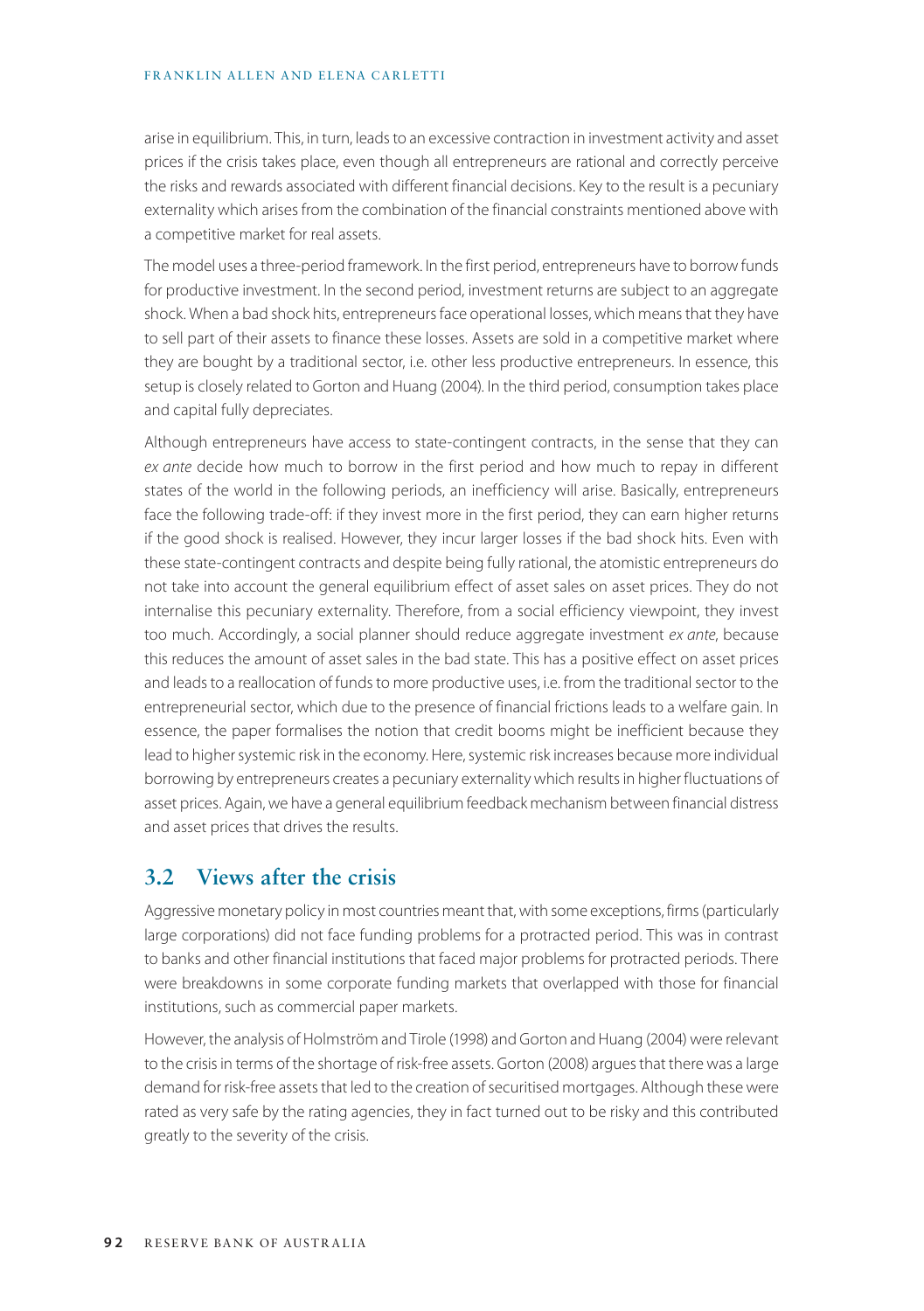# **4. Real Estate Markets**

# **4.1 Views before the crisis**

There is extensive evidence that the most important cause of banking crises is real estate booms and busts. Herring and Wachter (1999) document a wide range of boom and bust real estate cycles and their effects on banks. These episodes include Boston in the 1970s and 1980s, Sweden in the 1980s and 1990s, the Japanese bubble of the same period, and Thailand in the 1990s.

Reinhart and Rogoff (2009, Chapter 13) summarise a broad range of episodes where real estate played an important role in causing banking crises. As shown in Table 1, these include the 'Big Five' in advanced economies (Spain in the 1970s, Norway in the 1980s, Sweden, Finland and Japan in the 1990s) and the 'Big Six' in the Asian Crisis in 1997 (Hong Kong, Indonesia, Malaysia, the Philippines, South Korea and Thailand). Other examples from emerging countries are Colombia in 1998 and Argentina in 2001. Two interesting historical episodes are Norway in 1898 and the United States in the Great Depression. In Chapter 16 they provide evidence of the important role real estate played in many countries during the Great Depression.

| <b>Economy</b>                   | <b>Crisis</b><br>date | Peak    | <b>Trough</b> | <b>Duration</b><br>of downturn | Magnitude<br>of decline |
|----------------------------------|-----------------------|---------|---------------|--------------------------------|-------------------------|
|                                  |                       |         |               |                                | Per cent                |
| Advanced economies: The Big Five |                       |         |               |                                |                         |
| Finland                          | 1991                  | 1989:Q2 | 1995:Q4       | 6 years                        | $-50.4$                 |
| Japan                            | 1992                  | 1991:01 | Ongoing       | Ongoing                        | $-40.2$                 |
| Norway                           | 1987                  | 1987:02 | 1993:01       | 5 years                        | $-41.5$                 |
| Spain                            | 1977                  | 1978    | 1982          | 4 years                        | $-33.3$                 |
| Sweden                           | 1991                  | 1990:Q2 | 1994:04       | 4 years                        | $-31.7$                 |
| Asian crisis: The Big Six        |                       |         |               |                                |                         |
| Hong Kong                        | 1997                  | 1997:Q2 | 2003:Q2       | 6 years                        | $-58.9$                 |
| Indonesia                        | 1997                  | 1994:01 | 1991:Q1       | 5 years                        | $-49.9$                 |
| Malaysia                         | 1997                  | 1996    | 1999          | 3 years                        | $-19.0$                 |
| Philippines                      | 1997                  | 1997:Q1 | 2004:Q3       | 7 years                        | $-53.0$                 |
| South Korea                      | 1997                  |         | 2001:Q2       | 4 years                        | $-20.4$                 |
| Thailand                         | 1997                  | 1995:03 | 1994:04       | 4 years                        | $-19.9$                 |
| Other emerging economies         |                       |         |               |                                |                         |
| Argentina                        | 2001                  | 1999    | 2003          | 4 years                        | $-25.5$                 |
| Colombia                         | 1998                  | 1997:Q1 | 2003:Q2       | 6 years                        | $-51.2$                 |
| Historical episodes              |                       |         |               |                                |                         |
| Norway                           | 1898                  | 1899    | 1905          | 6 years                        | $-25.5$                 |
| US                               | 1929                  | 1925    | 1932          | 7 years                        | $-12.6$                 |

### **Table 1: Real Housing Price Cycles and Banking Crises** From Reinhart and Rogoff (2009)

Sources: Bank for International Settlements; individual economy sources as described in Reinhart and Rogoff (2009, Data Appendixes)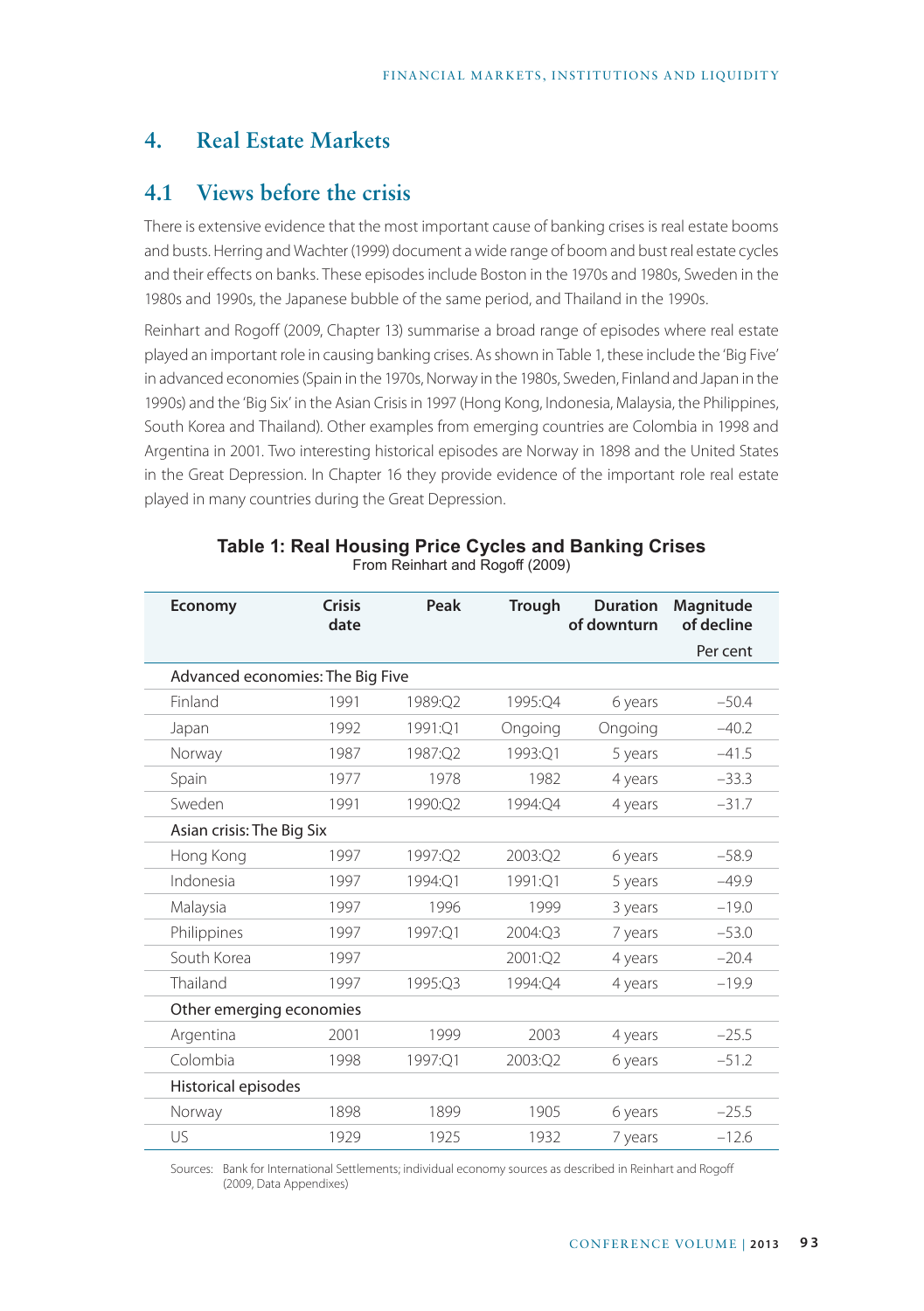Finally, Crowe *et al* (2011, Text Table 1, p 5) give data on the relationship between real estate boom and bust cycles, banking crises, credit crunches and macroeconomic performance, using a sample of 40 countries. For example, more than two-thirds of the 46 systemic banking crises for which house price data are available were preceded by boom and bust episodes. In addition, 35 out of 51 boom and bust episodes were followed by a banking crisis.

Real estate clearly played an important role in the current crisis. Figure 1 plots nominal housing prices in Ireland, Spain and the United States. It can be seen that the boom and bust in Ireland was particularly large and was the cause of Ireland's severe banking crisis. Because the state guaranteed the banks' debt, the boom-bust cycle has also caused a sovereign debt crisis. This led to the bail-out by other euro area and European Union governments. Spain also had a large run up in real estate prices. So far they have not fallen as much as in Ireland. However, as Taylor (2008) points out, Spain had the biggest housing boom as measured by the change in housing investment as a share of GDP. This is why Spain's unemployment rate has been so high during the bust phase of the cycle.





The plots in Figure 1 suggest that there might be positive serial correlation in housing returns. Case and Shiller (1989), Englund, Quigley and Redfearn (1998) and Glaeser and Gyourko (2007) have investigated this issue using a range of different datasets. They do indeed find evidence of positive serial correlation. For example, Glaeser and Gyourko (2007) find that a \$1 increase in real estate prices in one year will on average be followed by a \$0.71 increase the following year. Thus, once a real estate boom has started, it is likely that it will persist for some time. Similarly for a bust; once real estate prices have started to fall, this is likely to continue. This feature of real estate prices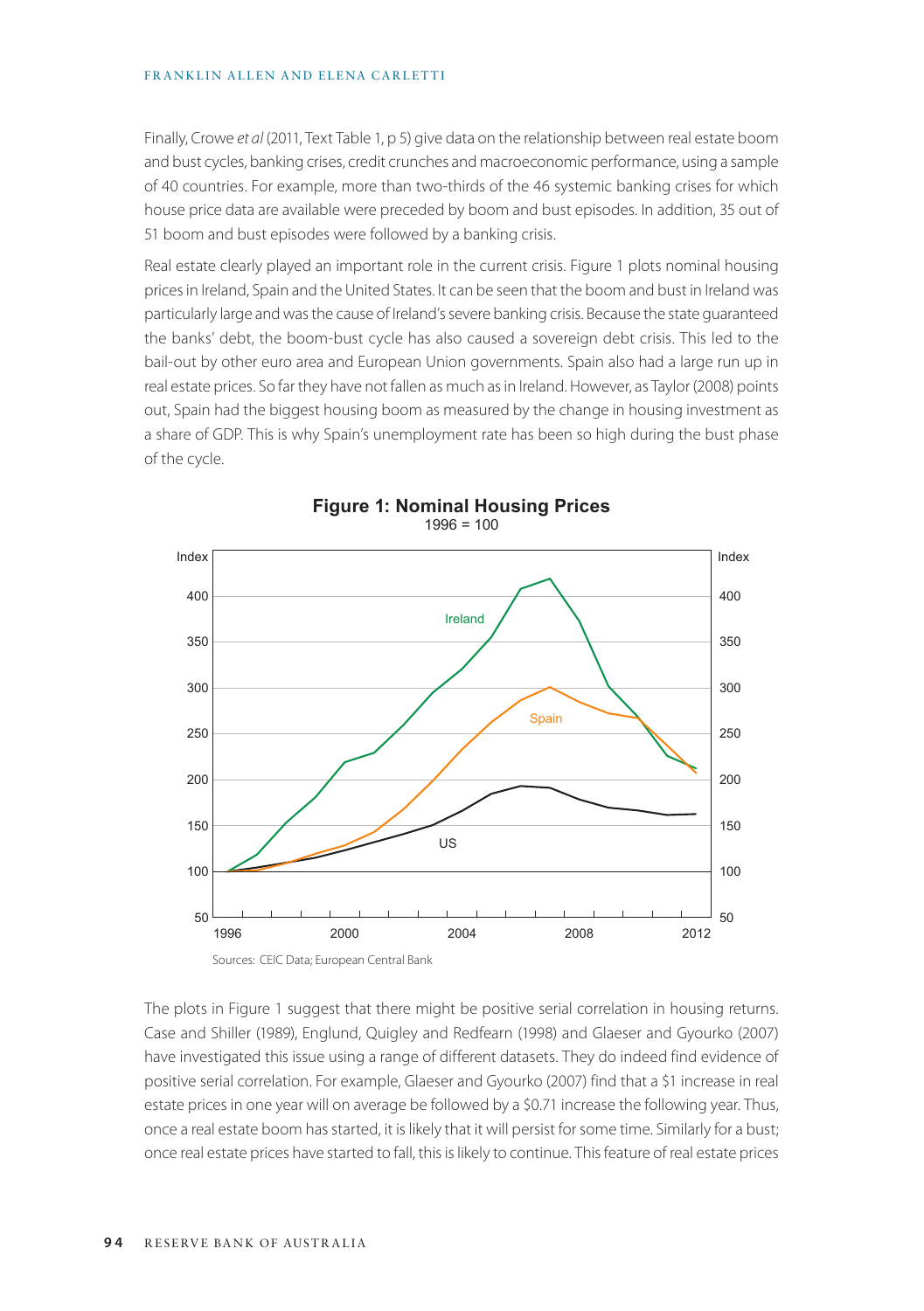is very different from stock prices, where there is extensive evidence that stock returns are (at least to a first approximation) a random walk. The serial correlation in real estate returns is an important phenomenon that is not well understood.

A striking feature of Figure 1 is that the US boom and bust cycle was much less extreme than that in Ireland and Spain. However, this is misleading because the figures are for the country as a whole. There was very wide variation in experiences in different parts of the country. Figure 2 shows the experiences of the ten cities that make up the S&P/Case-Shiller 10-city index. Two things stand out. The first is that from the mid 1990s until the early 2000s, prices in all ten cities move together. But for the next few years the cities had widely different experiences. Miami and Los Angeles had massive booms and busts, while Denver had a relatively small change in prices. The other cities were somewhere in between. However, in all these cases, interest rates and many other features of the credit market were common. It is not well understood why the experiences were so similar and then so different.





One of the major debates about the boom and bust episodes in the current crisis is the extent to which the real estate bubbles in these countries were the result of loose monetary policy and global imbalances that led to excessive credit availability. Central banks, in particular the Federal Reserve in the United States, set very low interest rates during the early 2000s to avoid a recession after the bursting of the technology bubble in 2000 and the 9/11 terrorist attacks in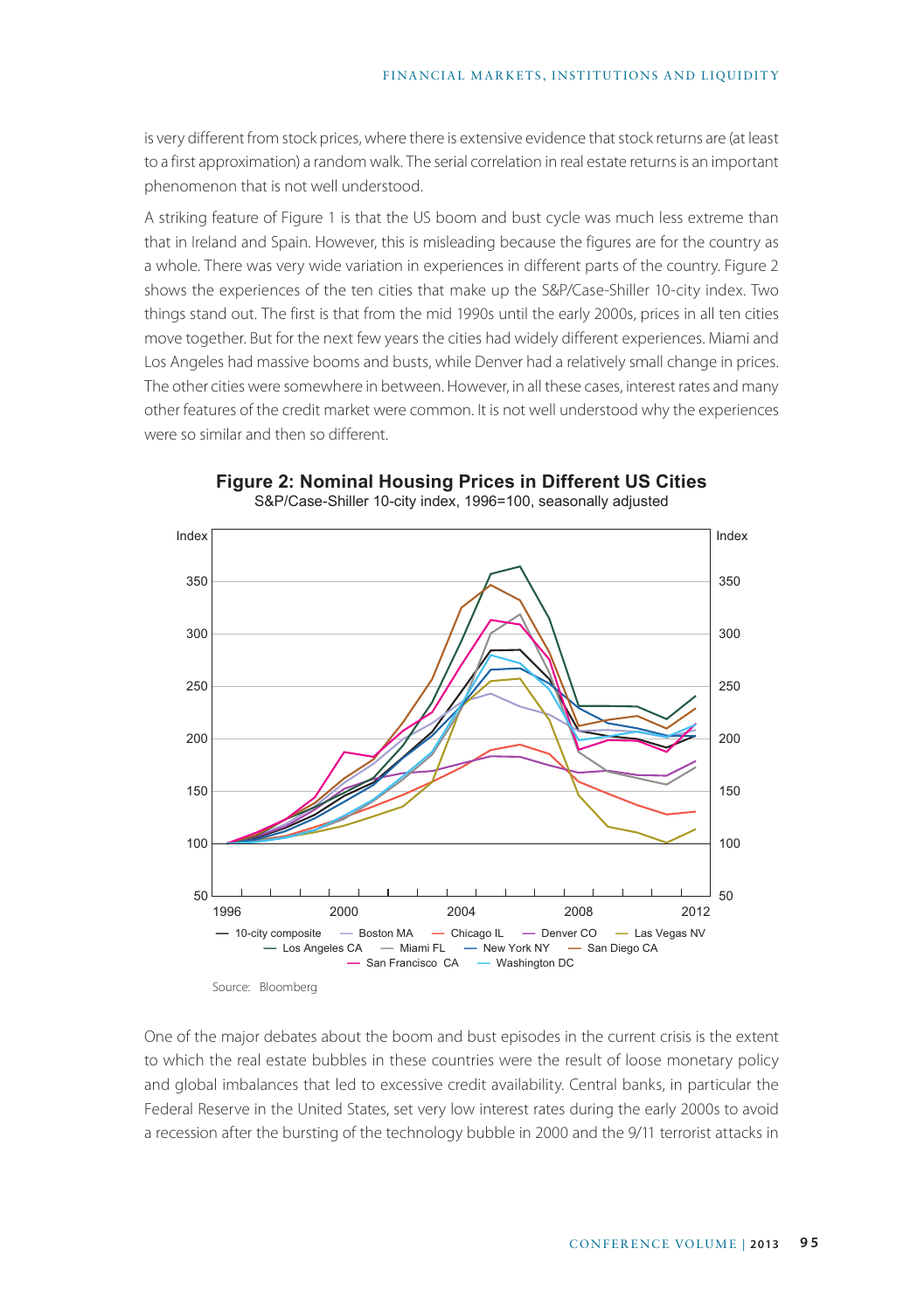2001. As argued by Taylor (2008), these levels of interest rates were much lower than in previous US recessions relative to the economic indicators at the time captured by the 'Taylor rule'.

Although the ECB did not set absolute rates as low as those set by the Federal Reserve, the different economies had very different conditions. As Figure 1 shows, Spain and Ireland had very large increases in property prices. For these economies the ECB's policy was very loose. Figure 3 shows the wide disparity of movements in property prices in Europe. While Ireland and Spain had big run-ups and collapses, other countries like the United Kingdom and Sweden had large run-ups but did not experience big collapses. By contrast, France and Germany, which are quite similar in terms of their industrial structure, and are both members of the euro area, had very different experiences in terms of property prices. This underlines our lack of knowledge concerning the determinants of real estate prices.



**Figure 3: Nominal Housing Prices in the US and Selected European Countries**

Taylor's position has been quite controversial. For example, Bernanke (2010) has argued that the Taylor rule is sensitive to the choice of inflation measure and to whether actual or forecast inflation and output gaps are used. Once changes in these measures are introduced, it is no longer clear whether interest rates were unusually low given the state of the economy, or whether house prices were unusually high given interest rates and the state of the economy. Bernanke concludes that Taylor's claim is not persuasive enough. He suggests that what seems to have played a crucial role in setting the stage for the crisis is financial innovation in the form of mortgage contracts and securitisation. Rather than interest rates being set too low, the implications of financial innovation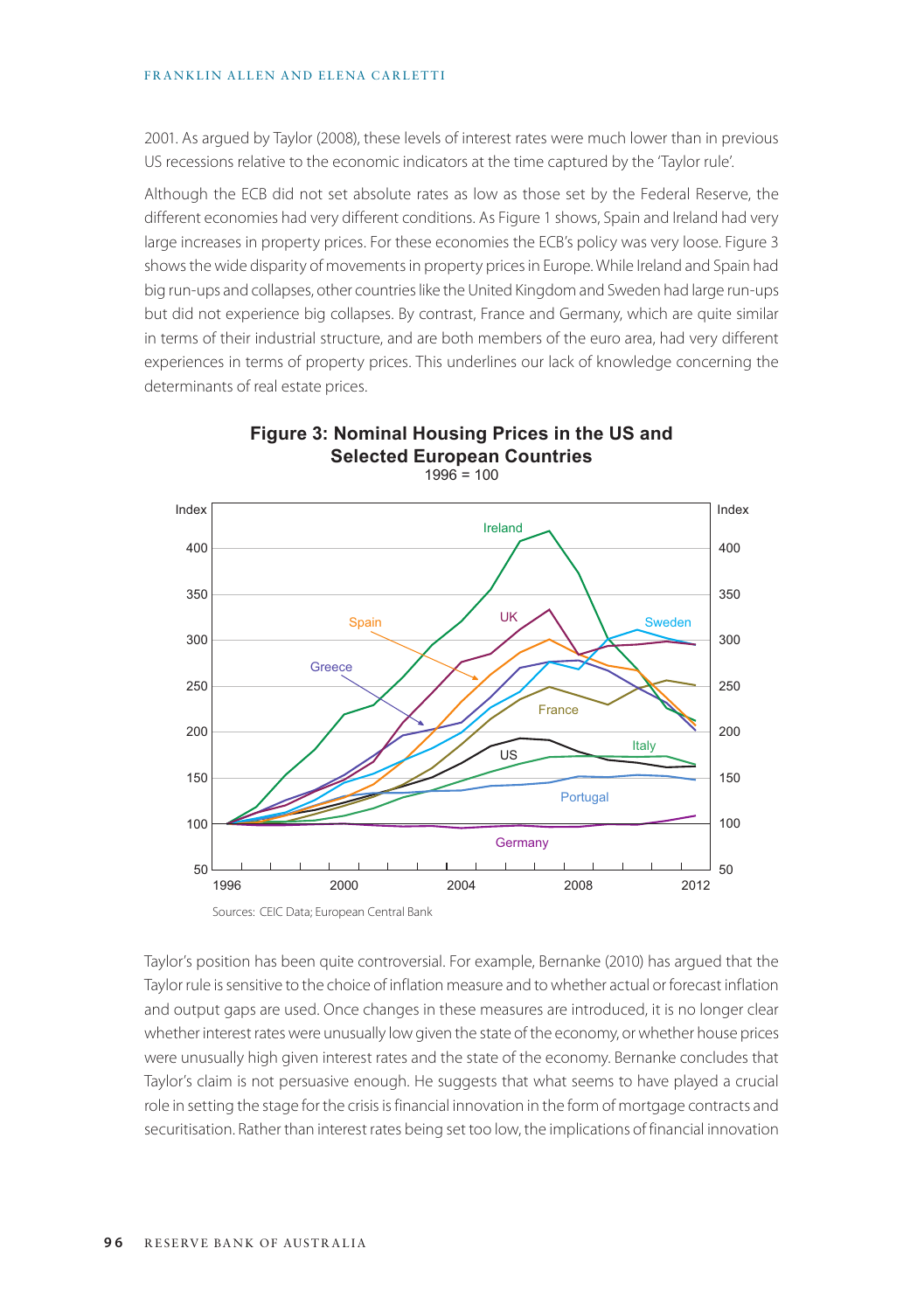for monetary policy transmission were not understood by monetary policymakers. This failure, together with weak financial regulation and supervision, set the stage for the crisis.

As Allen and Gale (2000, 2003, 2007) have argued, asset price bubbles are also caused by growth in credit. During the recent crisis, credit expanded rapidly in the countries with low interest rates that were partly the results of global imbalances. In particular, several Asian countries started accumulating large amounts of reserves in the late 1990s, which lowered interest rates and helped fuel the bubble in asset prices. It was the bursting of this bubble that started the crisis; in the summer of 2007, the fall in property prices triggered a fall in price and downgrading of securitised mortgages.

# **4.2 Views after the crisis**

Before the crisis, mortgages in the United States were securitised by both public firms such as Fannie Mae and Freddie Mac, and private firms such as investment banks. Once the crisis started, the private market disappeared and since then it has not reappeared. The only sector that remains in the United States is the public one. In the long run, one of the major issues is how the private sector can be restored.

# **5. The Role of Central Banks in Funding Markets**

# **5.1 Views before the crisis**

### **5.1.1 The central bank as lender of last resort**

At least since the work of Bagehot and the 19th and 20th century interventions by the Bank of England, it has been recognised that central banks have a crucial role to play in the prevention and management of financial crises. In his influential book, *Lombard Street*, Bagehot (1873) laid out his famous principles for how a central bank should lend to banks during a crisis.

- **•** Lend freely at a high rate of interest relative to the pre-crisis period but only to solvent but illiquid borrowers with good collateral (i.e. any assets normally accepted by the central bank).
- **•** The assets should be valued at between panic and pre-panic prices.
- **•** Institutions without collateral should be allowed to fail.

Despite being written over 140 years ago, these principles are still widely quoted and used as the foundation for many central bank policies. However, their validity in terms of modern financial economics has only been considered in a few papers.

Rochet and Vives (2004) is one of the few papers that has recently examined the Bagehot principles. In particular, the authors focus on Bagehot's assertion that the LOLR should lend to any solvent but illiquid banks. In the past, several authors, such as Goodfriend and King (1988), have dismissed this view as obsolete since in modern interbank markets it cannot be the case that a solvent bank is illiquid. Of course, in light of the recent crisis, one can have serious doubts as to whether such an argument is true. For that reason, it is even more interesting that Rochet and Vives provides a theoretical foundation supporting Bagehot's doctrine regarding this dimension. An important problem in the banking literature in the spirit of Bryant (1980) and Diamond and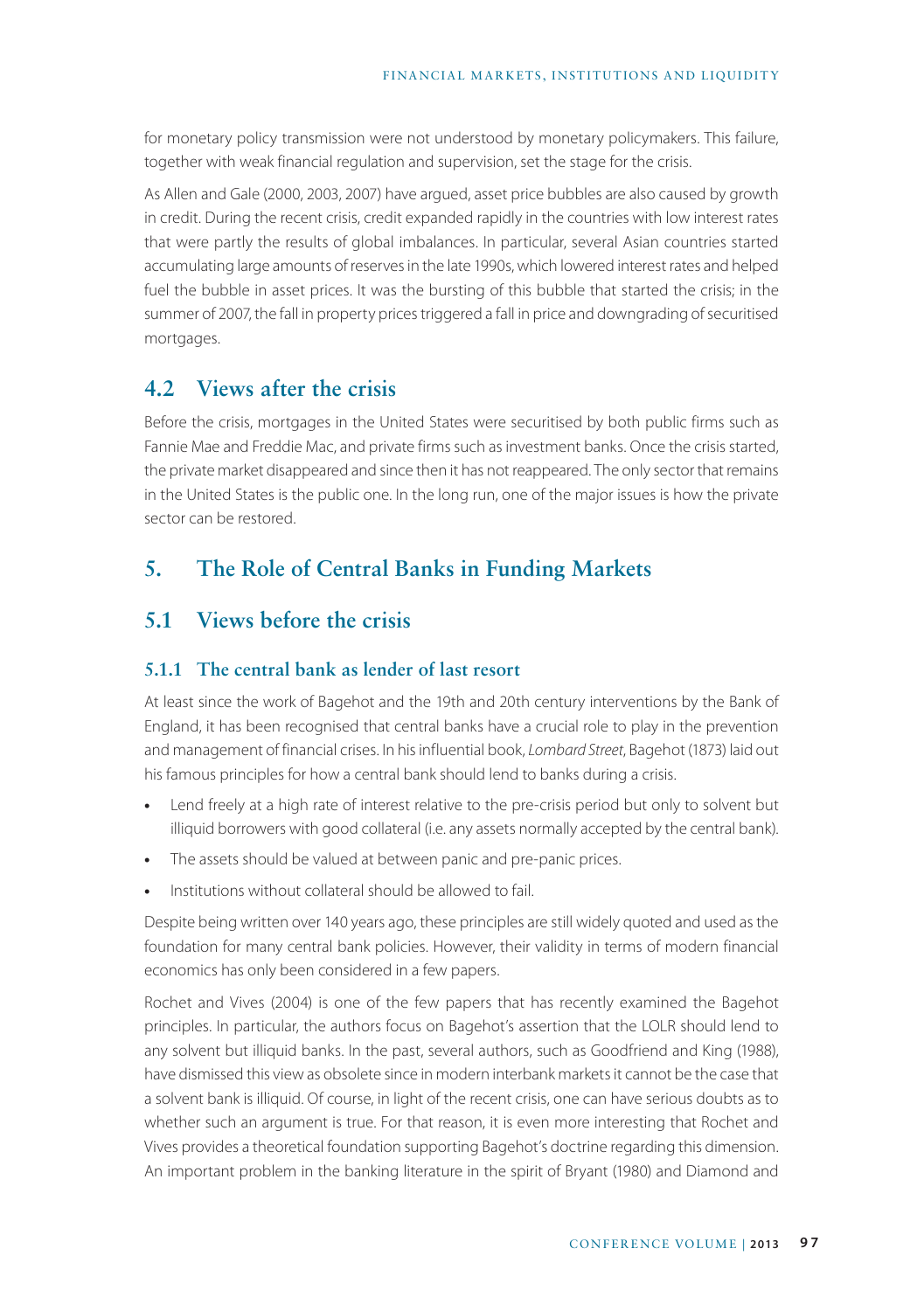Dybvig (1983) is that the fragility of banks depends crucially on possible coordination failures between depositors that can trigger bank runs. Given the assumption of first-come, first-served, and costly liquidation of long-term assets, there are multiple equilibria, which makes it hard to base any policy recommendations on such a framework. Using the global games approach, Rochet and Vives develop a theory which does not rely on multiple equilibria. Instead, their model produces a unique Bayesian equilibrium that is characterised by a positive probability that a solvent bank cannot get enough liquidity assistance in the market. Hence, in this respect the Bagehot doctrine still has a solid theoretical foundation.

One of the criticisms of the kind of LOLR policy advocated by Bagehot is that it creates a moral hazard problem in the sense of increasing the incentives for banks to take more risk. Repullo (2005) investigates this claim about LOLR lending. By modelling the strategic interaction between a bank and a LOLR, he shows that in general this proposition is not true. He assumes a bank which is funded with insured deposits and equity capital, is subject to capital requirements, and can invest, like in a Diamond-Dybvig framework, in two assets: a safe liquid asset and an illiquid asset, the risk of which will be privately chosen by the bank. Since deposits are randomly withdrawn, the bank is subject to liquidity shocks. Because the bank optimally will not invest all its endowment in liquidity, in case of a large negative withdrawal shock it has to rely on emergency lending from a LOLR to avoid being forced into liquidation. In this setting, Repullo shows that in equilibrium the bank chooses a risk level that is decreasing in the capital requirement and increasing in the penalty rate charged by the LOLR. However, in the case where the LOLR does not charge the penalty rate, there is an irrelevance result regarding the risk choice. Irrespective of the existence of a LOLR, the bank chooses the same level of risk, but the liquidity buffer chosen is lower when a LOLR exists.

### **5.1.2 Money creation and financial stability**

Fiat money does not play a role in most models of banking crises. Typically, banks contract with depositors in real terms, and if government-injected liquidity is essential in preventing a crisis or alleviating an aggregate liquidity shortage, it will be done using appropriate financial and fiscal instruments that have effects in real terms. However, it is apparent from many crisis experiences in the past that monetary policy also seems to be important in crisis situations. A number of papers before the crisis considered the relationship between money and financial stability.

Much of this early literature seeks to explain historical crises that occurred at a time when fiat currency played an important role in the financial system. An early contribution is Champ, Smith and Williamson (1996). They address the issue of why Canada had no banking crises in the late 19th and early 20th centuries while the United States had many. Their explanation is that Canada allowed the amount of money in circulation to expand to meet demand during harvest time while this could not happen in the US financial system. The effect of this difference was that in Canada liquidity shocks could be easily absorbed but in the United States they led to banking panics. Since currency played an important role during this period, the authors use an overlapping generations model with two-period lived consumers to justify the use of currency. The consumers live in two different locations. Instead of random preference shocks as in Diamond and Dybvig (1983), consumers are subject to relocation shocks. Each period a random proportion of young consumers in each location is forced to move to the other location. These shocks are symmetric so that the population in each place remains constant. Banks make risk-free loans, hold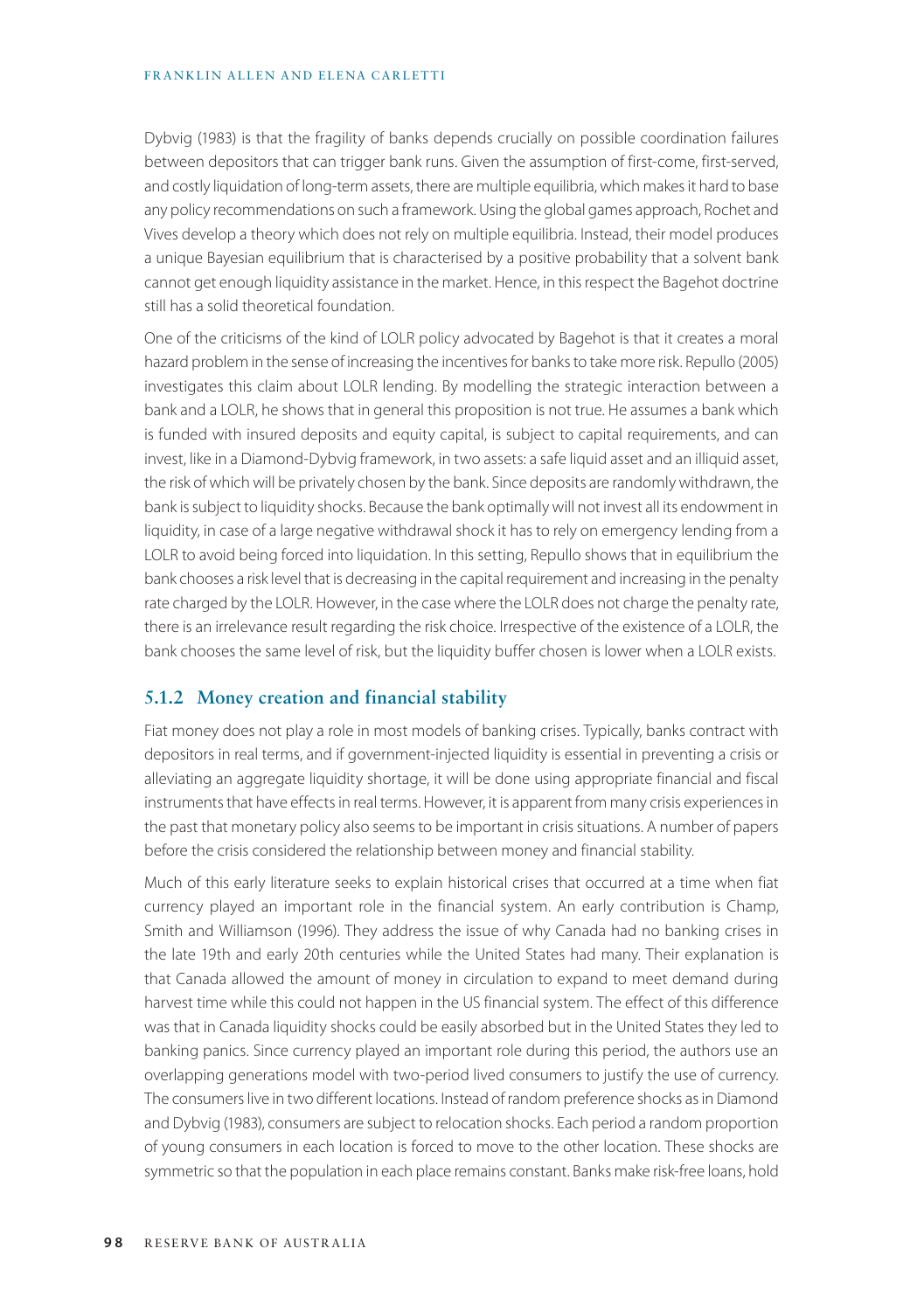reserves of currency, issue bank notes, and write deposit contracts that are contingent on the proportion of the consumers that relocate. When young consumers relocate they can transport currency or the notes issued by the banks with them but nothing else. The authors show that if the banks are allowed to vary their issuance of notes to accommodate different levels of relocation shocks then there exists a stationary Pareto-optimal equilibrium. In this equilibrium, currency and banknotes are perfect substitutes and the nominal interest rate is zero. However, if the banknote issuance is fixed such that the random relocation demand cannot be accommodated, there will be a banking crisis if the shock is large enough to exhaust the banks' currency reserves. The authors interpret these two possibilities as being consistent with the Canadian and US experiences from 1880–1910.

Antinolfi, Huybens and Keister (2001) build on the model of Champ *et al* (1996) by replacing the private issue of banknotes with a LOLR that is willing to lend freely at a zero nominal interest rate. A stationary Pareto-optimal equilibrium again exists but in addition there is a continuum of non-optimal inflationary equilibria. Antinolfi, Huybens and Keister are able to show that these can be eliminated if the LOLR places an appropriately chosen upper bound on the amount that each individual bank can borrow or is willing to lend freely at a zero real interest rate.

Smith (2002) considers a similar model with two-period lived overlapping generations, where spatial separation and random relocation introduces a role for money and banks. He shows that the lower the inflation rate and nominal interest rate, the lower is the probability of a banking crisis. Reducing the inflation rate to zero in line with the Friedman rule eliminates banking crises. However, this is inefficient as it leads banks to hold excessive cash reserves at the expense of investment in higher yielding assets.

Cooper and Corbae (2002) consider a model with increasing returns to scale in the intermediation process between savers and entrepreneurs. This leads to multiple equilibria that are interpreted as different levels of confidence. A calibrated version of the model with low confidence levels is able to match many features of the Great Depression.

As discussed above, Diamond and Rajan (2001) develop a model where banks have special skills to ensure that loans are repaid. By issuing real demand deposits, banks can pre-commit to recoup their loans. This allows long-term projects to be funded and depositors to consume when they have liquidity needs. However, this arrangement leads to the possibility of a liquidity shortage in which banks curtail credit when there is a real shock. Diamond and Rajan (2006) introduce money and nominal deposit contracts into this model to investigate whether monetary policy can help alleviate this problem. They assume there are two sources of value for money. The first arises from the fact that money can be used to pay taxes (the fiscal value). The second is that money facilitates transactions (the transactions demand). They show that the use of money can improve risk sharing since price adjustments introduce a form of state contingency to contracts. However, this is not the only effect. Variations in the transaction value of money can lead to bank failures. Monetary intervention can help to ease this problem. If the central bank buys bonds with money, this changes liquidity conditions in the market and allows banks to fund more long-term projects than would be possible in the absence of intervention.

Allen and Gale (1998) develop a model of banking crises caused by asset return uncertainty with three dates, early and late consumers as in Diamond and Dybvig (1983), and initially, real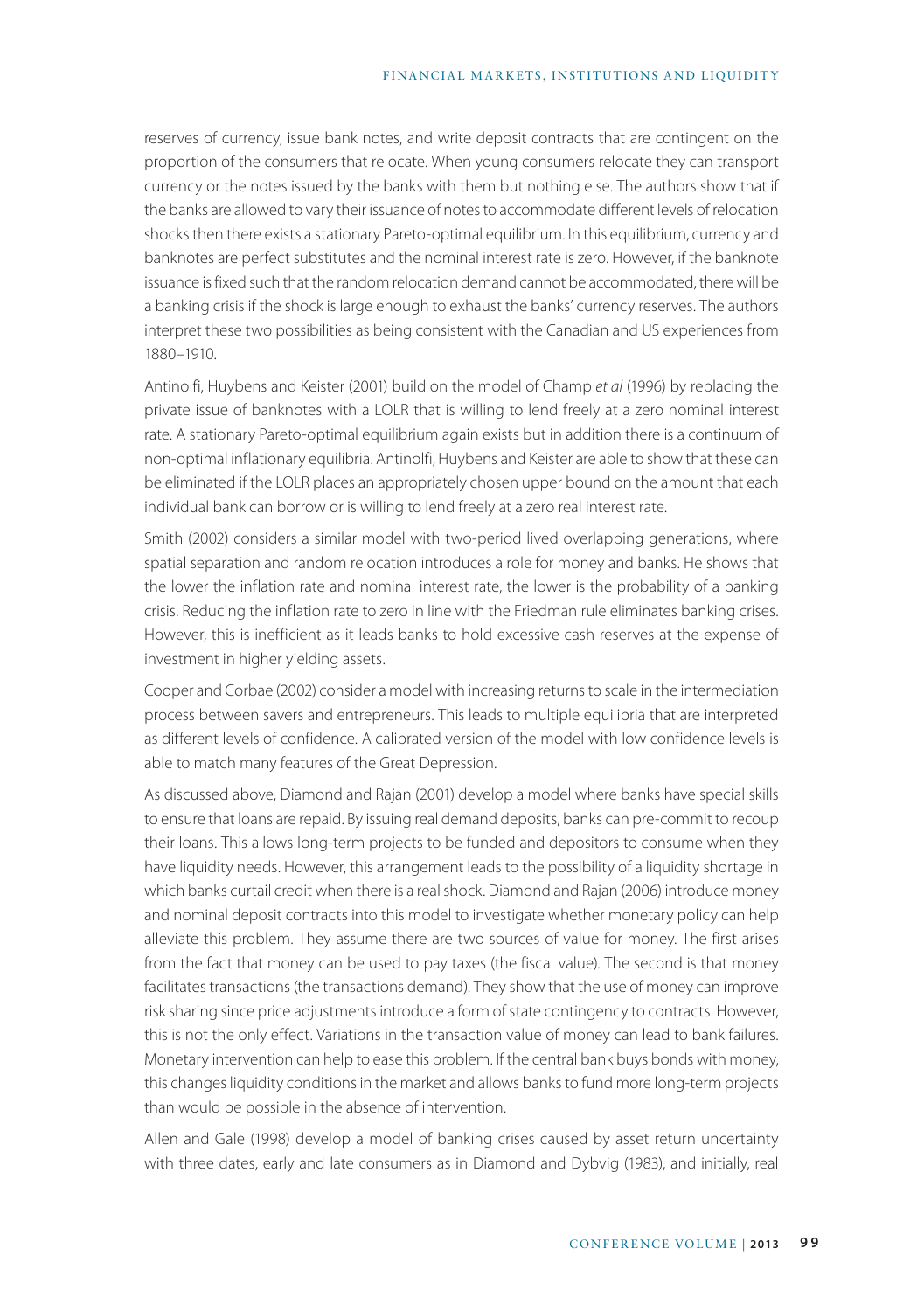contracts. Building on the empirical work of Gorton (1988), it is assumed that at the intermediate date investors receive a signal concerning the return on the banks' long-term assets. If the signal indicates returns are sufficiently low, the late consumers will withdraw their deposits along with the early consumers and there will be a banking crisis. Allen and Gale go on to show that if contracts are written in nominal terms and a central bank can supply money to commercial banks, the incentive-efficient allocation can be implemented: the central bank gives money to the banks and they then pay this out to depositors. The early depositors use their money to buy goods from early-withdrawing late consumers who then hold money until the final date. Variations in the price level allow risk sharing.

Skeie (2008) develops a standard banking model with nominal contracts and inside money where depositors are subject to preference shocks in the usual way. There is no aggregate liquidity risk or return uncertainty. In contrast to Diamond and Dybvig (1983), Skeie shows that there is a unique equilibrium and it is efficient. If deposits are withdrawn by late consumers at the intermediate date, the price of the consumption good adjusts and this discourages such withdrawals. In order for there to be runs on banks there must be some other friction, such as problems in the interbank market.

# **5.2 Views after the crisis**

The dramatic interventions undertaken by many central banks since the onset of the crisis has led to many contributions trying to understand their role in funding markets. A number of studies focus on their intervention in interbank markets.

Allen, Carletti and Gale (2009) show that the interbank market is characterised by excessive price volatility when there are insufficient opportunities for banks to hedge aggregate and idiosyncratic liquidity shocks. They analyse how the central bank should intervene to restore efficiency. By using open market operations to fix the short-term interest rate, the central bank can prevent price volatility and implement the constrained efficient solution. Thus, the central bank effectively completes the market, a result in line with the argument of Goodfriend and King (1988) that open market operations are sufficient to address pure liquidity risk in the interbank markets. Interestingly, one implication of the model is that situations where banks stop trading with each other can be a feature of the constrained efficient solution implemented by central bank policy if aggregate uncertainty is high. Banks may hoard liquidity because they may need it to meet high aggregate demand. When aggregate demand is low, however, they have enough liquidity to meet idiosyncratic shocks and accordingly do not need the interbank market. As a result the volume in the market falls to zero, but there is no need for central banks to intervene since the freeze is consistent with constrained efficiency.

Freixas, Martin and Skeie (2011) develop a model with aggregate liquidity risk, which like Allen, Carletti *et al* (2009) also has idiosyncratic liquidity shocks to banks. They suggest that inducing low interbank market rates in states of financial disruptions is an optimal policy response of the central bank. As they argue, a primary role for banks in the presence of incomplete markets is to provide better risk-sharing possibilities and more liquidity than markets. Yet during financial disruption, the banks themselves face considerable uncertainty regarding their own idiosyncratic liquidity needs. Hence, they may have large borrowing needs in the interbank market. They show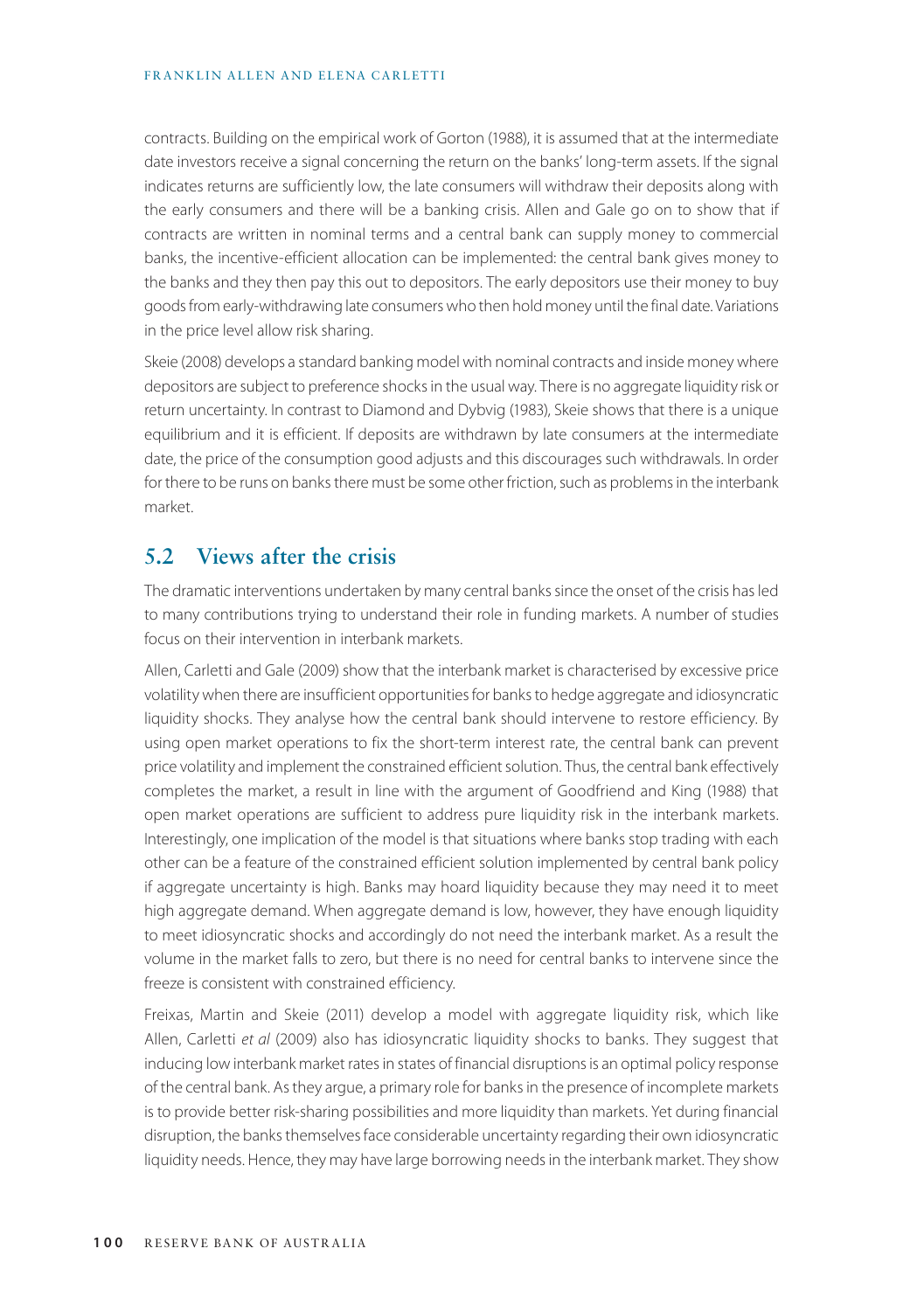that an interbank market can achieve the optimal allocation, which implies efficient risk sharing to consumers and effective insurance for banks against idiosyncratic liquidity shocks. In the optimum, however, the interest rate in this market must be state-contingent and low in states of financial disruption. This suggests a role for the central bank, which in their model can implement the efficient allocation by setting the interest rates in the interbank market.

The main part of Freixas *et al* (2011) presents a real analysis where they show that there can be multiple equilbria, but that the central bank can determine the interest rate that implements the equilibrium with the efficient allocation. In an appendix, they show that money can be introduced along the lines of Skeie (2008) and the same results hold.

Allen, Carletti and Gale (forthcoming) also focus on inside money. At the initial date the central bank makes an intraday loan to the banks. Money is loaned to the firms that produce the goods, to fund the purchase and the consumers' endowment. The payment from the firms is made to the consumers' deposit accounts and the bank uses this money to repay its loan to the central bank. At the intermediate and final dates, the reverse process occurs: banks use the intraday loan from the central bank to repay depositors who use the funds to buy goods from firms. The firms use the money to repay their loans to the bank and the banks in turn repay the central bank. All money balances are held within the banking system in deposit accounts. This feature is important, since it means that, in contrast to the papers using the Champ *et al* (1996) model, the central bank is free to set the nominal interest rate to control the level of inflation. In practice, fiat currency is used relatively little in modern financial systems. It could be added to the model if it was recognised that for some transactions it is more convenient than debit or credit cards.

In contrast to the previous literature, Allen *et al* (forthcoming) consider a wide range of risks. The banks' long-term assets, which can be thought of as loans, are subject to aggregate uncertainty. There is aggregate risk in liquidity shocks to consumers. In addition, there are also idiosyncratic liquidity shocks to individual banks as in Bhattacharya and Gale (1987). In contrast to the Champ *et al* model, where contracts are state-contingent, deposit contracts are assumed to be fixed in nominal terms. In spite of the multiplicity of risks the authors are able to show that provided the central bank runs an accommodative policy in terms of granting intraday loans, the first-best efficient allocation will result from the decentralised banking system described. Moreover, this allocation is unique. In the efficient equilibrium that we characterise there are no banking crises. Banks never fail, no matter how low asset returns fall, or how large are the aggregate liquidity shocks. The central bank always provides enough money to the banks to allow them to repay their depositors. The central bank can also control the expected level of inflation between the initial date and the first date and the actual level of inflation between the intermediate and final dates.

Central banks adopted many unconventional policies during the crisis. These include direct intervention in some markets like the commercial paper market. Other interventions involved the purchase of non-government securities. Quantitative easing policies involving the purchase of large quantities of government securities have also been widely adopted. An important issue is the extent to which these policies have distorted asset prices. This is another very contentious area. A key remaining issue is the ease with which central banks will exit from these policies.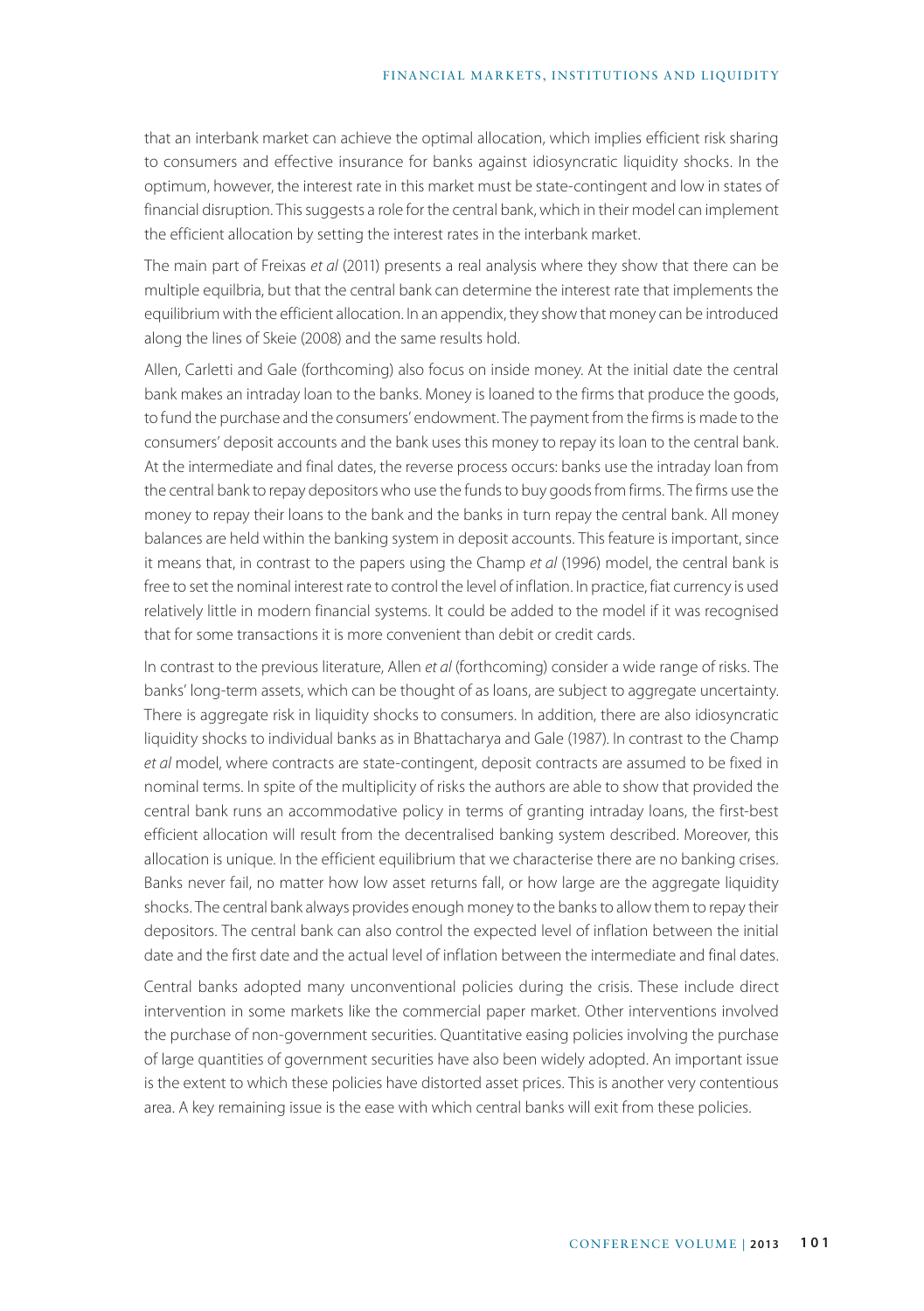# **6. Concluding Remarks**

There remains one other important set of funding markets that have operated imperfectly during the crisis. These are government debt markets. There is a large literature on sovereign default. However, it was widely assumed that this was an emerging country problem. The default of Greece in March 2012 showed that this assumption was incorrect. The possibility of sovereign default has had a significant effect on some countries' funding opportunities, particularly those on the periphery of the euro area. This is a very large topic and raises rather different issues than those considered here, so we do not attempt to discuss funding of governments here.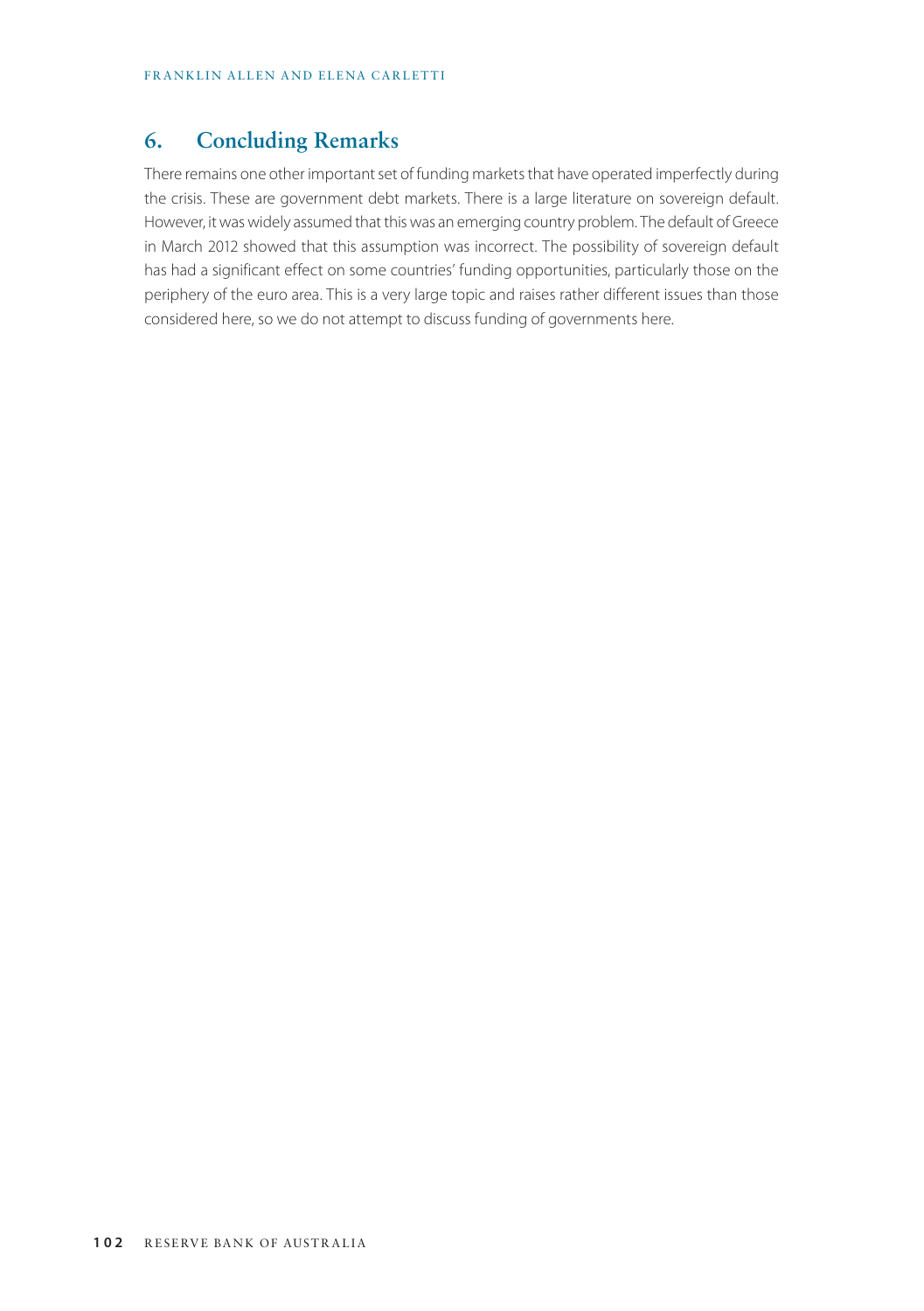# **References**

**Acharya VV, D Gale and T Yorulmazer (2011),** 'Rollover Risk and Market Freezes', *The Journal of Finance*, 66(4), pp 1177–1209.

**Acharya VV, D Gromb and T Yorulmazer (2012),** 'Imperfect Competition in the Interbank Market for Liquidity as a Rationale for Central Banking', *American Economic Journal: Macroeconomics*, 4(2), pp 184–217.

**Acharya VV and T Yorulmazer (2008a),** 'Cash-In-The-Market Pricing and Optimal Resolution of Bank Failures', *The Review of Financial Studies*, 21(6), pp 2705–2742.

**Acharya VV and T Yorulmazer (2008b),** 'Information Contagion and Bank Herding', *Journal of Money, Credit and Banking*, 40(1), pp 215–231.

**Afonso GM and HS Shin (2008),** 'Systemic Risk and Liquidity in Payment Systems', Federal Reserve Bank of New York Staff Reports No 352, rev August 2010 (Precautionary Demand and Liquidity in Payment Systems).

**Allen F, A Babus and E Carletti (2009),** 'Financial Crises: Theory and Evidence', *Annual Review of Financial Economics*, 1, pp 97–116.

**Allen F and E Carletti (2006),** 'Credit Risk Transfer and Contagion', *Journal of Monetary Economics*, 53(1), pp 89–111.

**Allen F and E Carletti (2013),** 'Systemic Risk from Real Estate and Macro-Prudential Regulation', *International Journal of Banking, Accounting and Finance*, 5(1/2), pp 28–48.

**Allen F, E Carletti and D Gale (2009),** 'Interbank Market Liquidity and Central Bank Intervention', *Journal of Monetary Economics*, 56(5), pp 639–652.

**Allen F, E Carletti and D Gale (forthcoming),** 'Money, Financial Stability and Efficiency', *Journal of Economic Theory*.

**Allen F, E Carletti, JP Krahnen and M Tyrell (2011),** 'Introduction to Liquidity and Crises', in F Allen, E Carletti, JP Krahnen and M Tyrell (eds), *Liquidity and Crises*, Oxford University Press, New York, pp 3–32.

**Allen F and D Gale (1998),** 'Optimal Financial Crises', *The Journal of Finance*, 53(4), pp 1245–1284.

**Allen F and D Gale (2000),** 'Financial Contagion', *Journal of Political Economy*, 108(1), pp 1–33.

**Allen F and D Gale (2003),** 'Asset Price Bubbles and Stock Market Interlinkages', in WC Hunter, GG Kaufman and M Pomerleano (eds), *Asset Price Bubbles: The Implications for Monetary, Regulatory, and International Policies*, MIT Press, Cambridge, pp 323–336.

**Allen F and D Gale (2004a),** 'Financial Fragility, Liquidity, and Asset Prices', *Journal of the European Economic Association*, 2(6), pp 1015–1048.

**Allen F and D Gale (2004b),** 'Financial Intermediaries and Markets', *Econometrica*, 72(4), pp 1023–1061.

**Allen F and D Gale (2007),** *Understanding Financial Crises*, Clarendon Lectures in Finance, Oxford University Press, Oxford.

**Antinolfi G, E Huybens and T Keister (2001),** 'Monetary Stability and Liquidity Crises: The Role of the Lender of Last Resort', *Journal of Economic Theory*, 99(1–2), pp 187–219.

**Bagehot W (1873),** *Lombard Street: A Description of the Money Market*, H. S. King, London.

**Berger AN and CHS Bouwman (2009),** 'Bank Liquidity Creation', *The Review of Financial Studies*, 22(9), pp 3779–3837.

**Berger AN and CHS Bouwman (2013),** 'How Does Capital Affect Bank Performance During Financial Crises?', *Journal of Financial Economics*, 109(1), pp 146–176.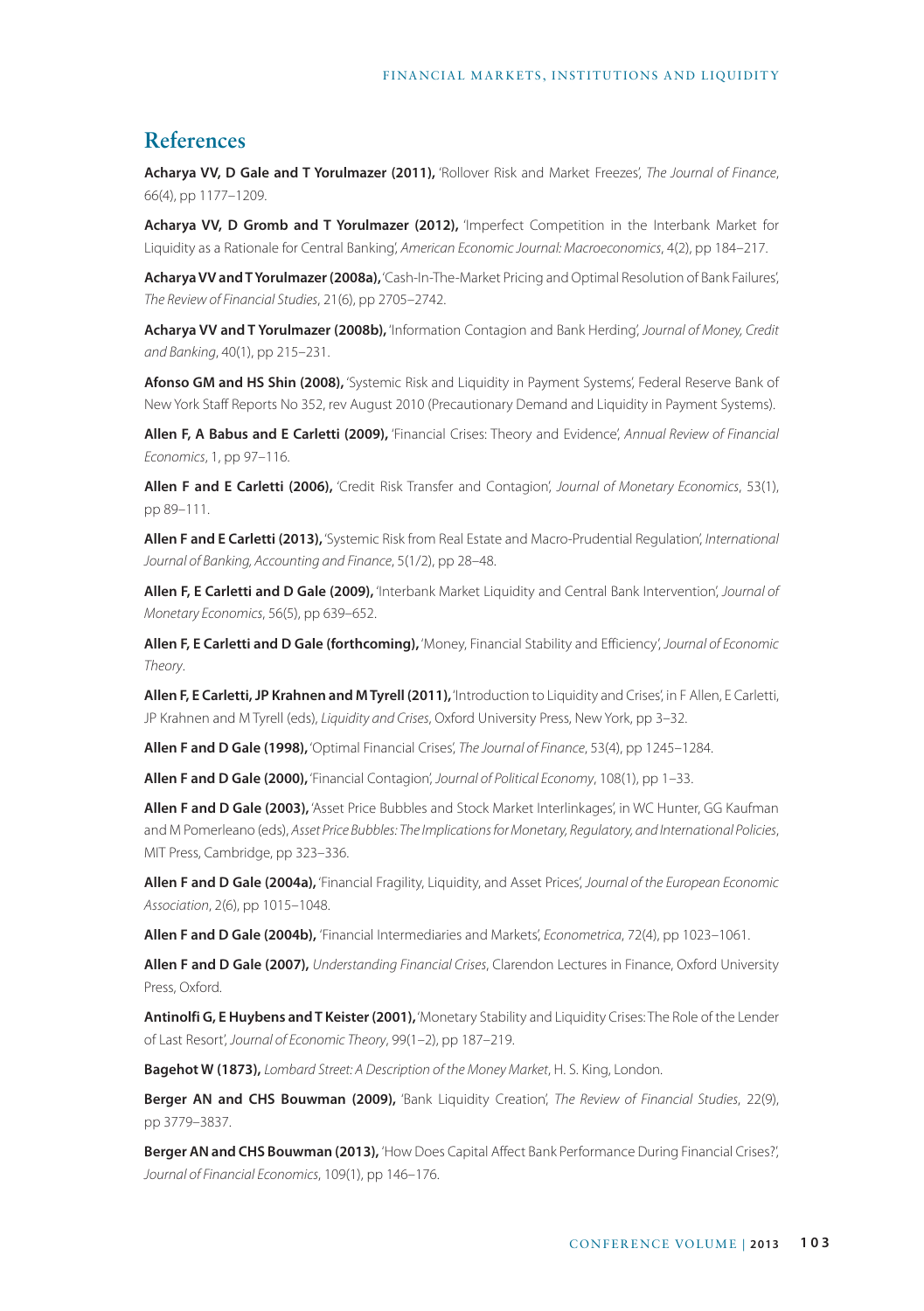**Bernanke BS (2010),** 'Monetary Policy and the Housing Bubble', Speech to the Annual Meeting of the American Economic Association, Atlanta, 3 January.

**Bhattacharya S and D Gale (1987),** 'Preference Shocks, Liquidity, and Central Bank Policy', in WA Barnett and KJ Singleton (eds), *New Approaches to Monetary Economics: Proceedings of the Second International Symposium in Economic Theory and Econometrics*, International Symposia in Economic Theory and Econometrics, Cambridge University Press, Cambridge, pp 69–88.

**Bolton P, T Santos and JA Scheinkman (2011),** 'Outside and Inside Liquidity', *The Quarterly Journal of Economics*, 126(1), pp 259–321.

**Brunnermeier MK and LH Pedersen (2009),** 'Market Liquidity and Funding Liquidity', *The Review of Financial Studies*, 22(6), pp 2201–2238.

**Brusco S and F Castiglionesi (2007),** 'Liquidity Coinsurance, Moral Hazard, and Financial Contagion', *The Journal of Finance*, 62(5), pp 2275–2302.

**Bryant J (1980),** 'A Model of Reserves, Bank Runs, and Deposit Insurance', *The Journal of Banking and Finance*, 4(4), pp 335–344.

**Calomiris CW and G Gorton (1991),** 'The Origins of Banking Panics: Models, Facts, and Bank Regulation', in RG Hubbard (ed), *Financial Markets and Financial Crises*, University of Chicago Press, Chicago, pp 109–173.

**Calomiris CW and CM Kahn (1991),** 'The Role of Demandable Debt in Structuring Optimal Banking Arrangements', *The American Economic Review*, 81(3), pp 497–513.

**Calomiris CW and JR Mason (2003),** 'Fundamentals, Panics, and Bank Distress during the Depression', *The American Economic Review*, 93(5), pp 1615–1647.

**Carlsson H and E van Damme (1993),** 'Global Games and Equilibrium Selection', *Econometrica*, 61(5), pp 989–1018.

**Case KE and RJ Shiller (1989),** 'The Efficiency of the Market for Single-Family Homes', *The American Economic Review*, 79(1), pp 125–137.

**Champ B, BD Smith and SD Williamson (1996),** 'Currency Elasticity and Banking Panics: Theory and Evidence', *The Canadian Journal of Economics*, 29(4), pp 828–864.

**Chari VV and R Jagannathan (1988),** 'Banking Panics, Information, and Rational Expectations Equilibrium', *The Journal of Finance*, 43(3), pp 749–761.

**Chen Q, I Goldstein and W Jiang (2007),** 'Payoff Complementarities and Financial Fragility: Evidence from Mutual Fund Outflows', The Wharton School of the University of Pennsylvania, Rodney L White Center for Financial Research Working Paper 26–07.

**Cifuentes R, G Ferrucci and HS Shin (2005),** 'Liquidity Risk and Contagion', *Journal of the European Economic Association*, 3(2/3), pp 556–566.

**Cooper R and D Corbae (2002),** 'Financial Collapse: A Lesson from the Great Depression', *Journal of Economic Theory*, 107(2), pp 159–190.

**Crowe C, G Dell'Ariccia, D Igan and P Rabanal (2011),** 'How to Deal with Real Estate Booms: Lessons from Country Experiences', IMF Working Paper WP/11/91.

**Dasgupta A (2004),** 'Financial Contagion through Capital Connections: A Model of the Origin and Spread of Bank Panics', *Journal of the European Economic Association*, 2(6), pp 1049–1084.

**Diamond DW (1997),** 'Liquidity, Banks, and Markets', *Journal of Political Economy*, 105(5), pp 928–956.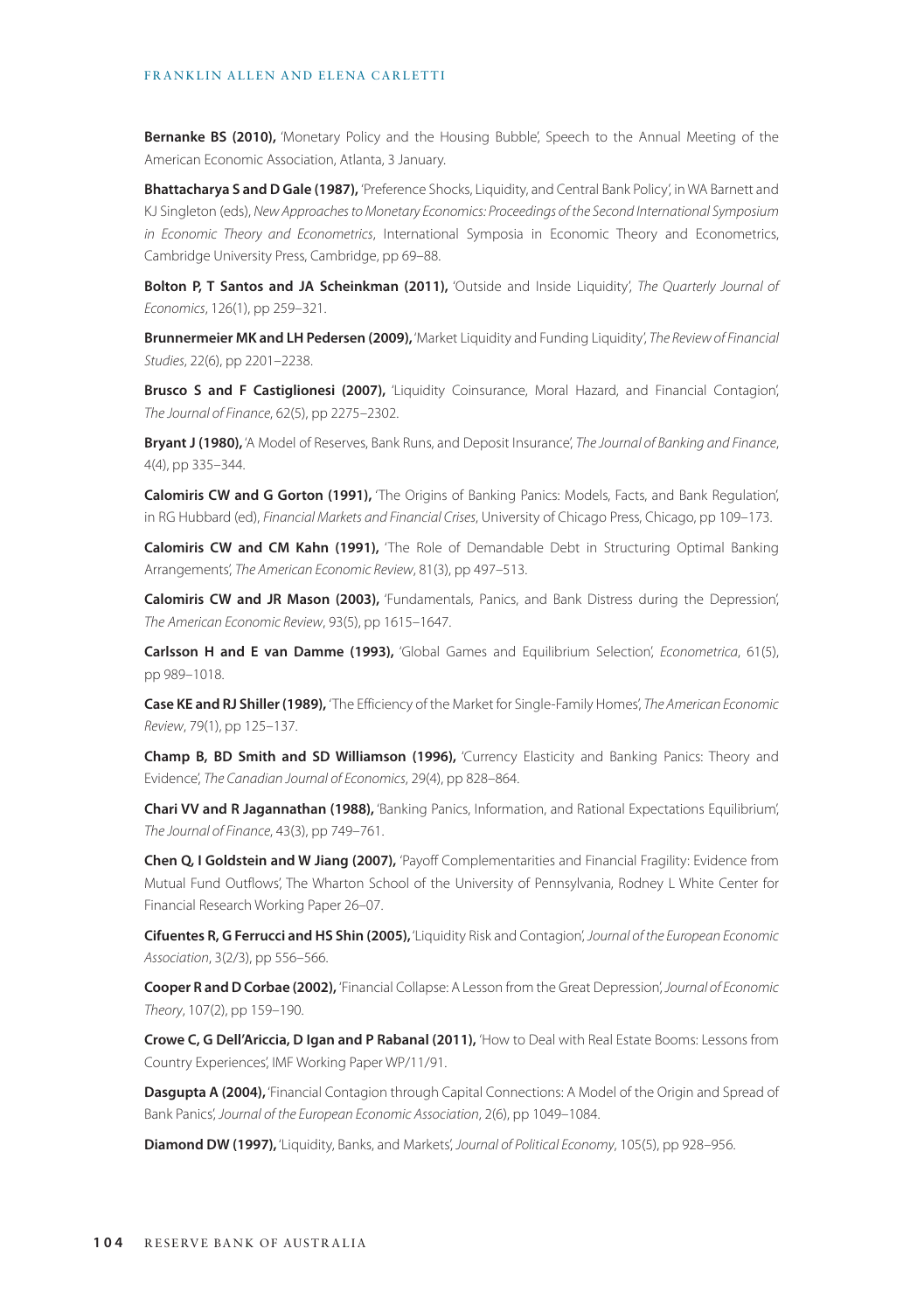**Diamond DW and PH Dybvig (1983),** 'Bank Runs, Deposit Insurance, and Liquidity', *Journal of Political Economy*, 91(3), pp 401–419.

**Diamond DW and RG Rajan (2001),** 'Liquidity Risk, Liquidity Creation, and Financial Fragility: A Theory of Banking', *Journal of Political Economy*, 109(2), pp 287–327.

**Diamond DW and RG Rajan (2006),** 'Money in a Theory of Banking', *The American Economic Review*, 96(1), pp 30–53.

**Diamond DW and RG Rajan (2011),** 'Fear of Fire Sales, Illiquidity Seeking, and Credit Freezes', *The Quarterly Journal of Economics*, 126(2), pp 557–591.

**Eisenberg L and TH Noe (2001),** 'Systemic Risk in Financial Systems', *Management Science*, 47(2), pp 236–249.

**Elsinger H, A Lehar and M Summer (2006a),** 'Risk Assessment for Banking Systems', *Management Science*, 52(9), pp 1301–1314.

**Elsinger H, A Lehar and M Summer (2006b),** 'Using Market Information for Banking System Risk Assessment', *International Journal of Central Banking*, 2(1), pp 137–165.

**Englund P, JM Quigley and CL Redfearn (1998),** 'Improved Price Indexes for Real Estate: Measuring the Course of Swedish Housing Prices', *Journal of Urban Economics*, 44(2), pp 171–196.

**Fecht F (2004),** 'On the Stability of Different Financial Systems', *Journal of the European Economic Association*, 2(6), pp 969–1014.

**Fecht F, KG Nyborg and J Rocholl (2011),** 'The Price of Liquidity: The Effects of Market Conditions and Bank Characteristics', *Journal of Financial Economics*, 102(2), pp 344–362.

**Freixas X and C Holthausen (2004),** 'Interbank Market Integration under Asymmetric Information', *The Review of Financial Studies*, 18(2), pp 459–490.

**Freixas X and J Jorge (2008),** 'The Role of Interbank Markets in Monetary Policy: A Model with Rationing', *Journal of Money, Credit and Banking*, 40(6), pp 1151–1176.

**Freixas X, A Martin and D Skeie (2011),** 'Bank Liquidity, Interbank Markets, and Monetary Policy', *The Review of Financial Studies*, 24(8), pp 2656–2692.

**Freixas X, BM Parigi and J-C Rochet (2000),** 'Systemic Risk, Interbank Relations, and Liquidity Provision by the Central Bank', *Journal of Money, Credit & Banking*, 32 (No 3 Part 2: What Should Central Banks Do?), pp 611–638.

**Friedman M and AJ Schwartz (1963),** *A Monetary History of the United States 1867–1960*, Studies in Business Cycles No 12, Princeton University Press, Princeton.

Furfine CH (2001), 'Banks as Monitors of Other Banks: Evidence from the Overnight Federal Funds Market', *The Journal of Business*, 74(1), pp 33–57.

**Furfine CH (2002),** 'The Interbank Market during a Crisis', *European Economic Review*, 46(4–5), pp 809–820.

**Gai P and S Kapadia (2010),** 'Contagion in Financial Networks', Bank of England Working Paper No 383.

**Glaeser E and J Gyourko (2007),** 'Housing Dynamics', Harvard Institute of Economic Research Discussion Paper No 2137.

Goldstein I and A Pauzner (2005), 'Demand–Deposit Contracts and the Probability of Bank Runs', *The Journal of Finance*, 60(3), pp 1293–1327.

**Goodfriend M and RG King (1988),** 'Financial Deregulation, Monetary Policy, and Central Banking', Federal Reserve Bank of Richmond *Economic Review*, 74(3), pp 3–22.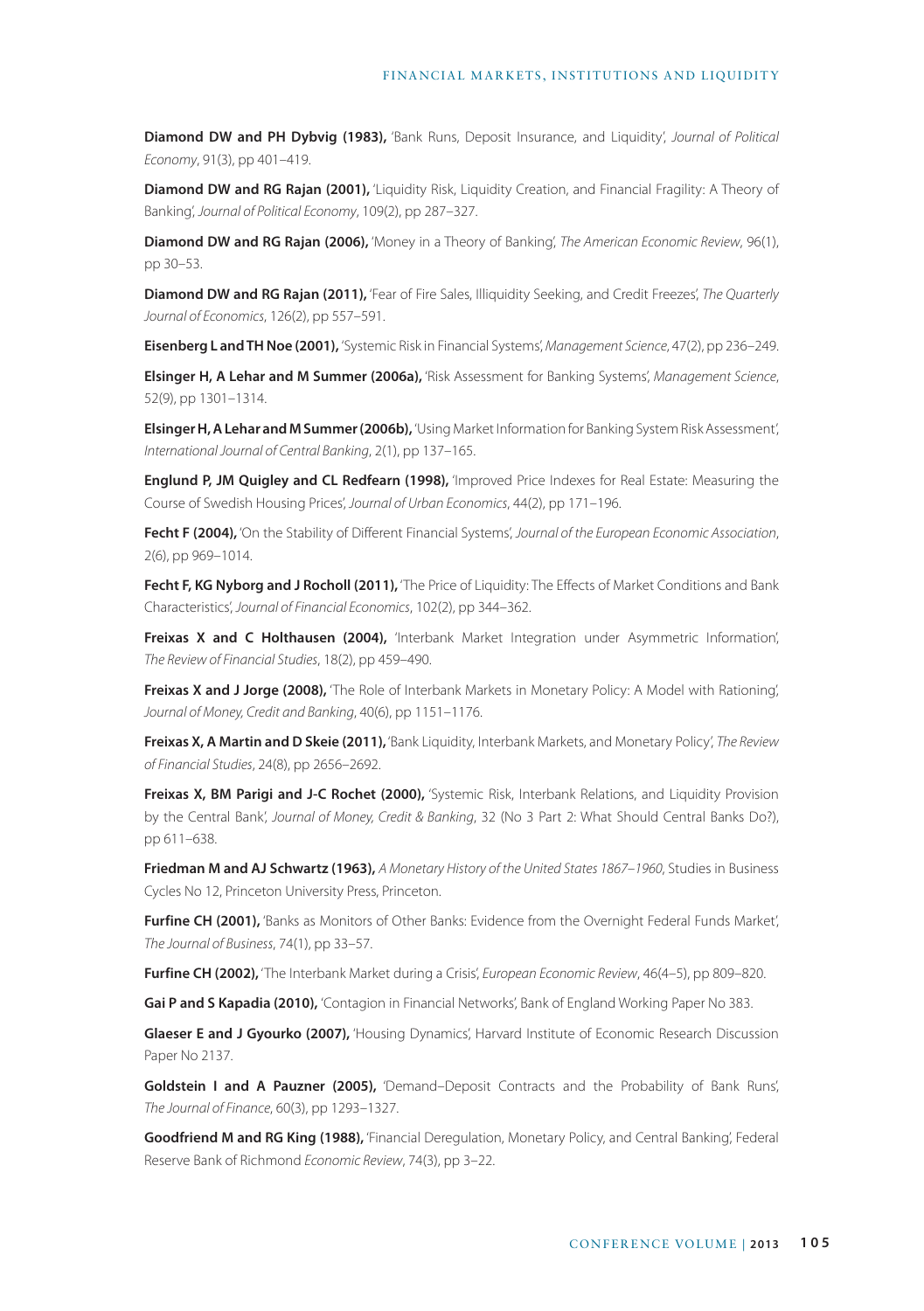**Gorton GB (1988),** 'Banking Panics and Business Cycles', *Oxford Economic Papers*, 40(4), pp 751–781.

**Gorton GB (2008),** 'The Panic of 2007', in *Maintaining Stability in a Changing Financial System*, A Symposium sponsored by the Federal Reserve Bank of Kansas City, Kansas City, pp 131–262.

**Gorton GB and L Huang (2004),** 'Liquidity, Efficiency, and Bank Bailouts', *The American Economic Review*, 94(3), pp 455–483.

**Heider F, M Hoerova and C Holthausen (2009),** 'Liquidity Hoarding and Interbank Market Spreads: The Role of Counterparty Risk', ECB Working Paper No 1126.

Herring RJ and S Wachter (1999), 'Real Estate Booms and Banking Busts: An International Perspective', Wharton Financial Institutions Center Working Paper No 99–27.

**Holmström B and J Tirole (1998),** 'Private and Public Supply of Liquidity', *Journal of Political Economy*, 106(1), pp 1–40.

**Holmström B and J Tirole (2011),** *Inside and Outside Liquidity*, MIT Press, Cambridge.

**Huang J and J Wang (2009),** 'Liquidity and Market Crashes', *The Review of Financial Studies*, 22(7), pp 2607–2643.

**Huang J and J Wang (2010),** 'Market Liquidity, Asset Prices, and Welfare', *Journal of Financial Economics*, 95(1), pp 107–127.

**Jacklin CJ and S Bhattacharya (1988),** 'Distinguishing Panics and Information-Based Bank Runs: Welfare and Policy Implications', *Journal of Political Economy*, 96(3), pp 568–592.

Kahn C and J Santos (2008), 'Liquidity, Payment and Endogenous Financial Fragility', unpublished manuscript, Federal Reserve Bank of New York.

**Kiyotaki N and J Moore (2005),** '2002 Lawrence R. Klein Lecture: Liquidity and Asset Prices', *International Economic Review*, 46(2), pp 317–349.

**Kiyotaki N and J Moore (2008),** 'Liquidity, Business Cycles, and Monetary Policy', unpublished manuscript, Princeton University.

**Leitner Y (2005),** 'Financial Networks: Contagion, Commitment, and Private Sector Bailouts', *The Journal of Finance*, 60(6), pp 2925–2953.

**Lorenzoni G (2008),** 'Inefficient Credit Booms', *The Review of Economic Studies*, 75(3), pp 809–833.

**Morris S and HS Shin (1998),** 'Unique Equilibrium in a Model of Self-Fulfilling Currency Attacks', *The American Economic Review*, 88(3), pp 587–597.

**Morris S and HS Shin (2009),** 'Illiquidity Component of Credit Risk', unpublished manuscript, Princeton University.

**Rauch C, S Steffen, A Hackethal and M Tyrell (2010),** 'Determinants of Bank Liquidity Creation', unpublished manuscript, Goethe University Frankfurt.

**Reinhart CM and KS Rogoff (2009),** *This Time is Different: Eight Centuries of Financial Folly*, Princeton University Press, Princeton.

**Repullo R (2005),** 'Liquidity, Risk Taking, and the Lender of Last Resort', *International Journal of Central Banking*, 1(2), pp 47–80.

**Rochet J-C and X Vives (2004),** 'Coordination Failures and the Lender of Last Resort: Was Bagehot Right After All?', *Journal of the European Economic Association*, 2(6), pp 1116–1147.